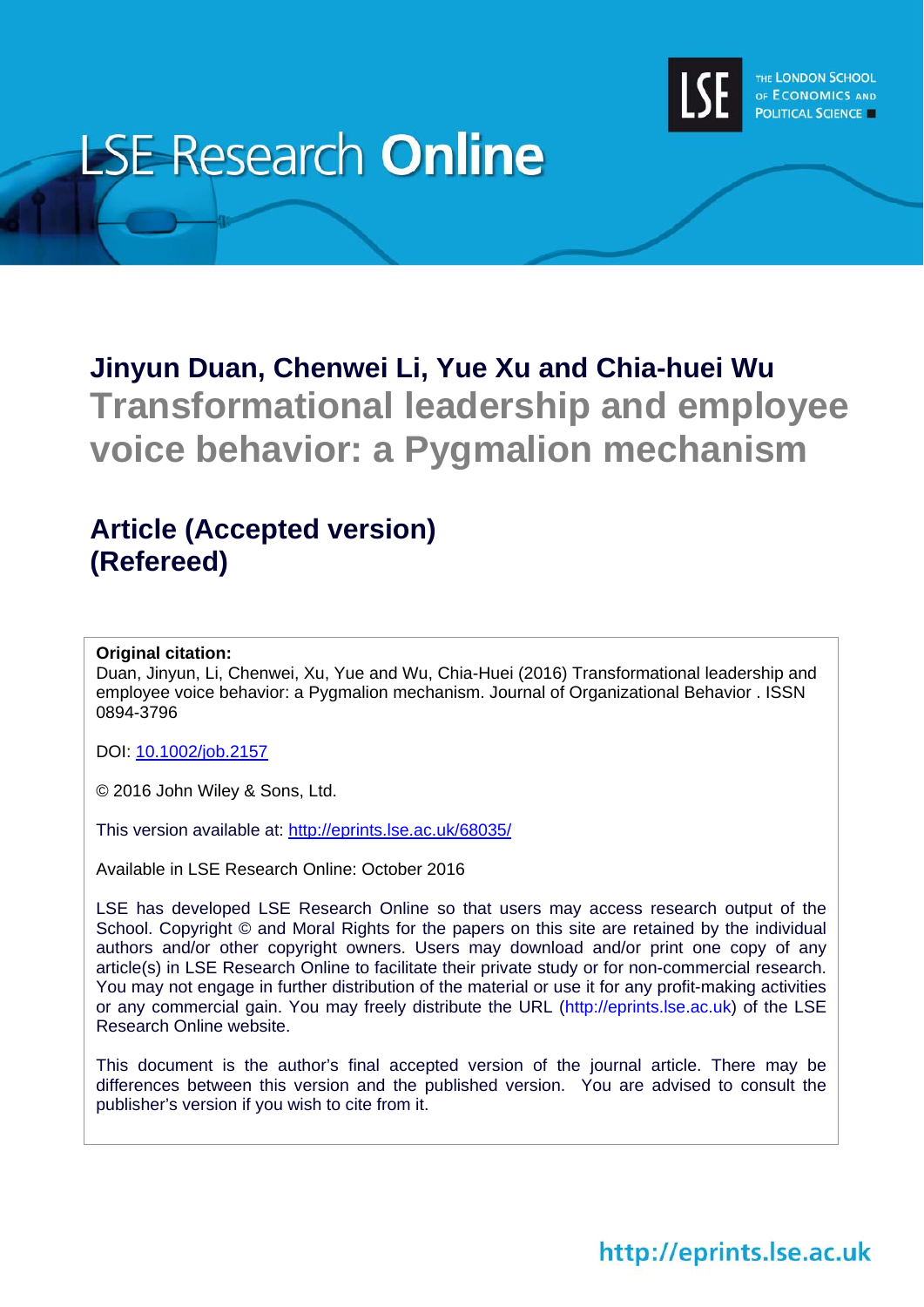#### **Transformational Leadership and Employee Voice Behavior: A Pygmalion Mechanism**

#### **Jinyun Duan**

Associate Professor Department of Psychology School of Education Soochow University Suzhou, Jiangsu, China 215123 Email: [duanjy@suda.edu.cn](mailto:duanjy@suda.edu.cn)

#### **Chenwei Li\***

**(Corresponding Author)** Assistant Professor Department of Management San Francisco State University 1600 Holloway Avenue San Francisco, CA, 94132 Email: [cli@cba.ua.edu](mailto:cli@cba.ua.edu) 

**Yue Xu** Department of Psychology School of Education Soochow University Suzhou, Jiangsu, China 215123 Email: [xuyue0224@126.com](mailto:xuyue0224@126.com)

#### **Chia-huei Wu**

Assistant Professor Department of Management London School of Economics and Political Science Houghton Street London, WC2A 2AE Email: [c.wu14@lse.ac.uk](mailto:c.wu14@lse.ac.uk)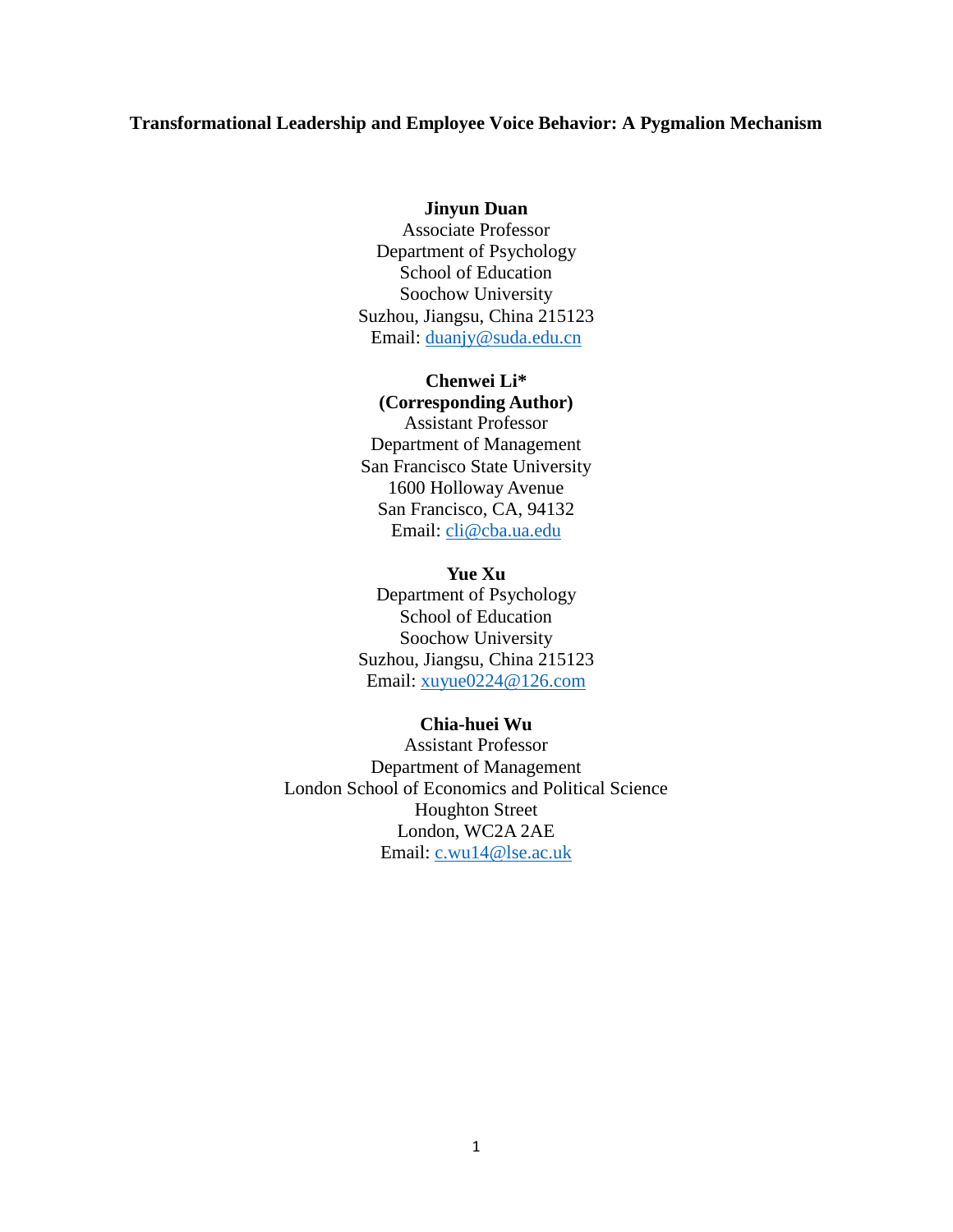# **Transformational Leadership and Employee Voice Behavior: A Pygmalion Mechanism**

**Keywords**: Transformational leadership; Leaders' voice expectation; Voice role perception; Personal identification; Voice behavior; Pygmalion mechanism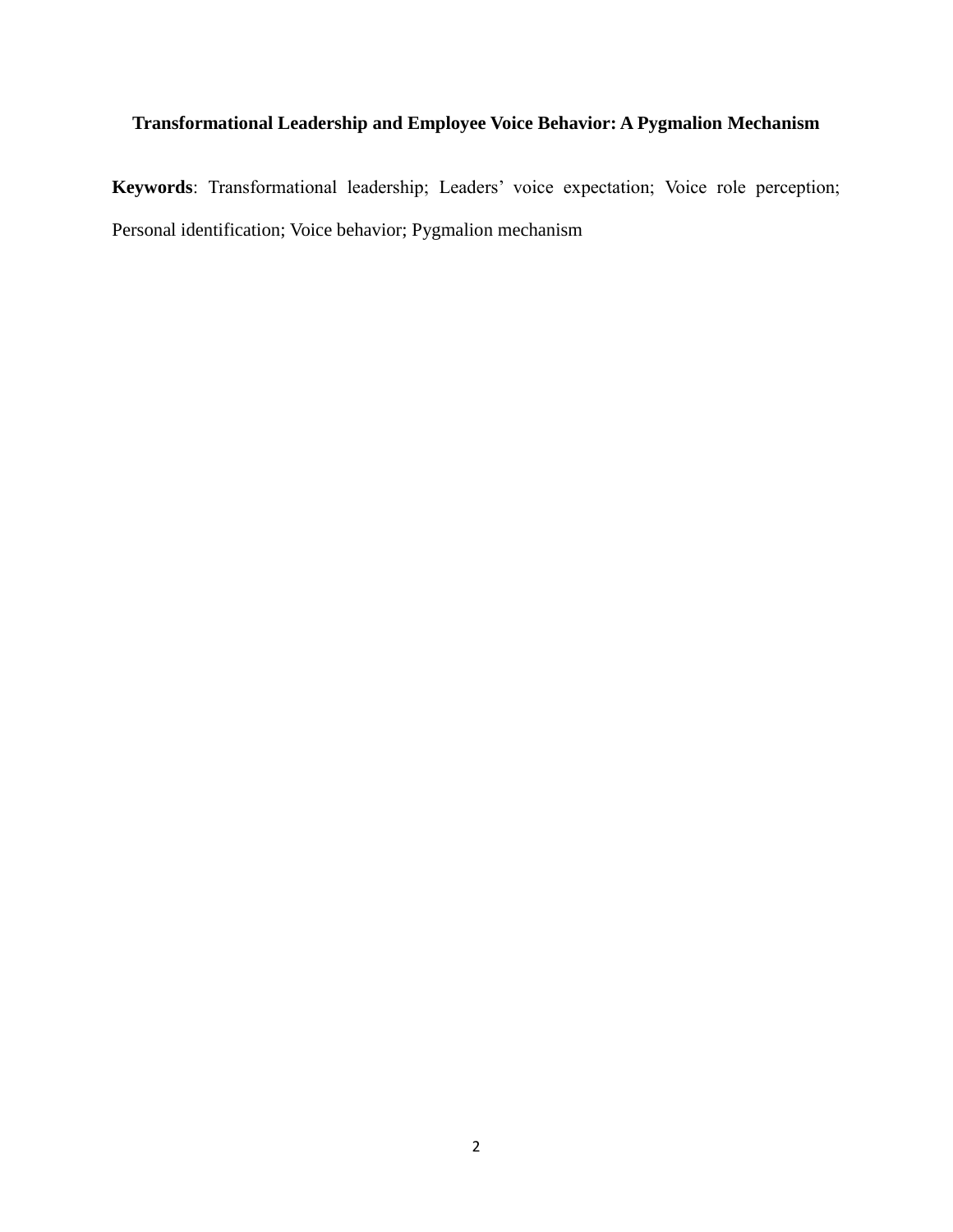#### **ABSTRACT**

We theorized and examined a Pygmalion perspective beyond those proposed in past studies in the relationship between transformational leadership and employee voice behavior. Specifically, we proposed that transformational leadership influences employee voice through leaders' voice expectation and employees' voice role perception (i.e., Pygmalion mechanism). We also theorized that personal identification with transformational leaders influences the extent to which employees internalize leaders' external voice expectation as their own voice role perception. In a time-lagged field study, we found that leaders' voice expectation and employees' voice role perception (i.e., the Pygmalion process) mediate the relationship between transformational leadership and voice behavior. In addition, we found transformational leadership strengthens employees' personal identification with the leader, which in turn, as a moderator, amplifies the proposed Pygmalion process. Theoretical and practical implications are discussed.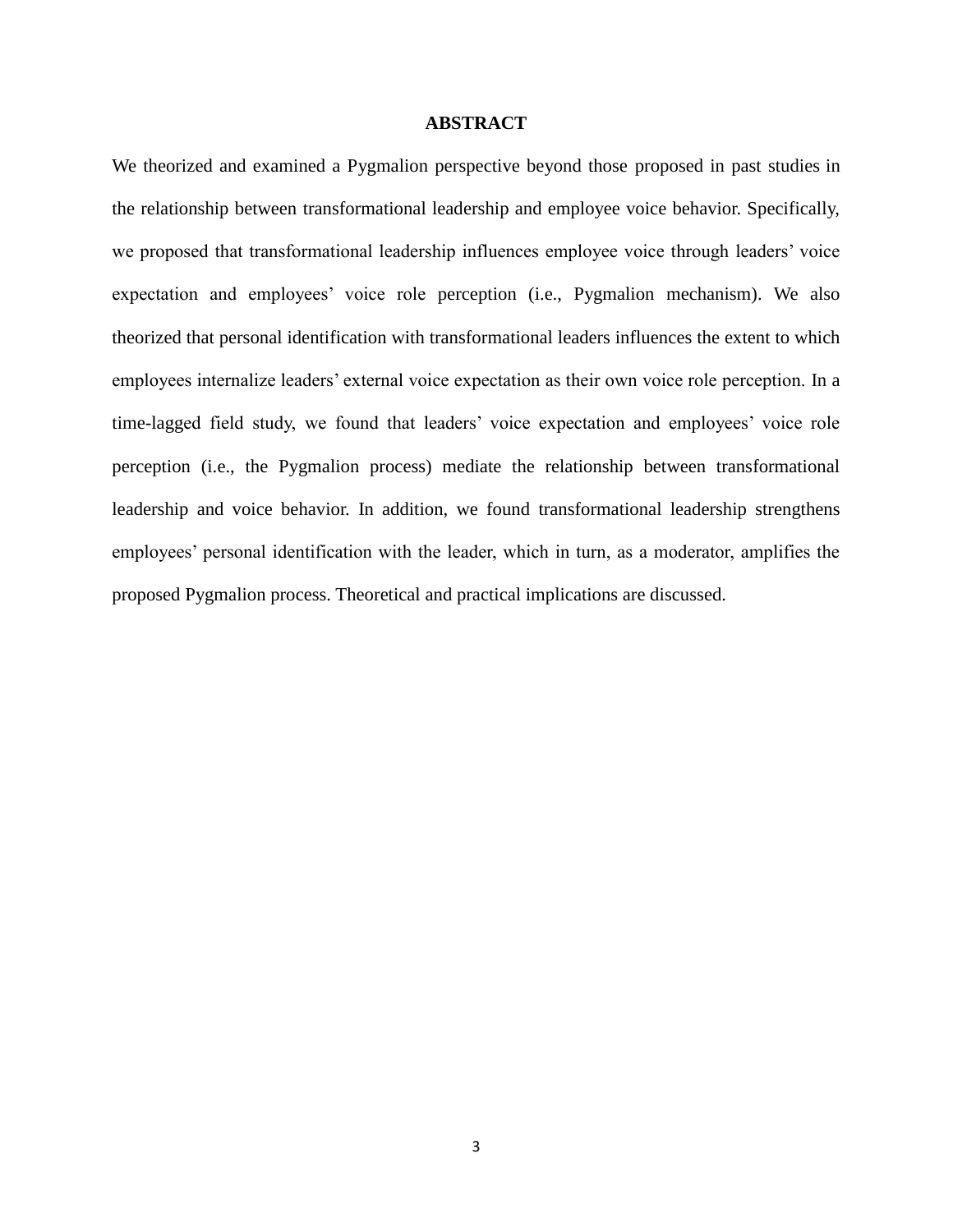#### **INTRODUCTION**

Employee voice refers to informal, discretionary, and upward communication by an employee of ideas, solutions, or concerns about work-related problems (LePine & Van Dyne, 1998; Morrison, 2014). It is a type of proactive work behavior that aims to improve the status quo (Parker & Collins, 2010). Employees' voice behavior has been positively linked to desirable outcomes such as individual job performance and work unit or organizational effectiveness (e.g., Kim, MacDuffie, & Pil, 2010; Frazier & Bowler, 2015; Lam & Mayer, 2014; Ng & Feldman, 2012; Whiting, Podsakoff, & Pierce, 2008). Because of the potential benefits of voice, scholars have turned their attention to promoting voice behavior in organizations (see Morrison, 2011, 2014 for a review). As leaders are usually the target for voice and their attitudes and behavior directly shapes employees' willingness to speak up (Morrison, 2014), leadership has been identified as an important factor that largely determines employees' voice behavior. In particular, transformational leadership that involves developing, supporting, and intellectually stimulating employees to strive for a shared vision of the future (Kark & Shamir, 2002; Podsakoff, MacKenzie, Moorman, & Fetter, 1990) has been theorized and reported as an important antecedent of employees' voice behavior (e.g., Detert & Burris, 2007; Liu, Zhu, & Yang, 2010).

The link between transformational leadership and employees' voice behavior has been examined from a cost-benefit analysis perspective and a self-concept perspective. As speaking up could bring negative personal consequences, such as jeopardized relationship and less chance of promotion (Detert & Edmondson, 2011; Seibert, Kraimer, & Crant, 2001), engaging in voice can be risky. Based on a cost-benefit analysis perspective, Detert and Burris (2007) indicated that transformational leaders are more likely to cultivate employees' psychological safety, or a belief that engaging in risk-taking behaviors will not lead to personal harms (Edmondson, 1999; Liang,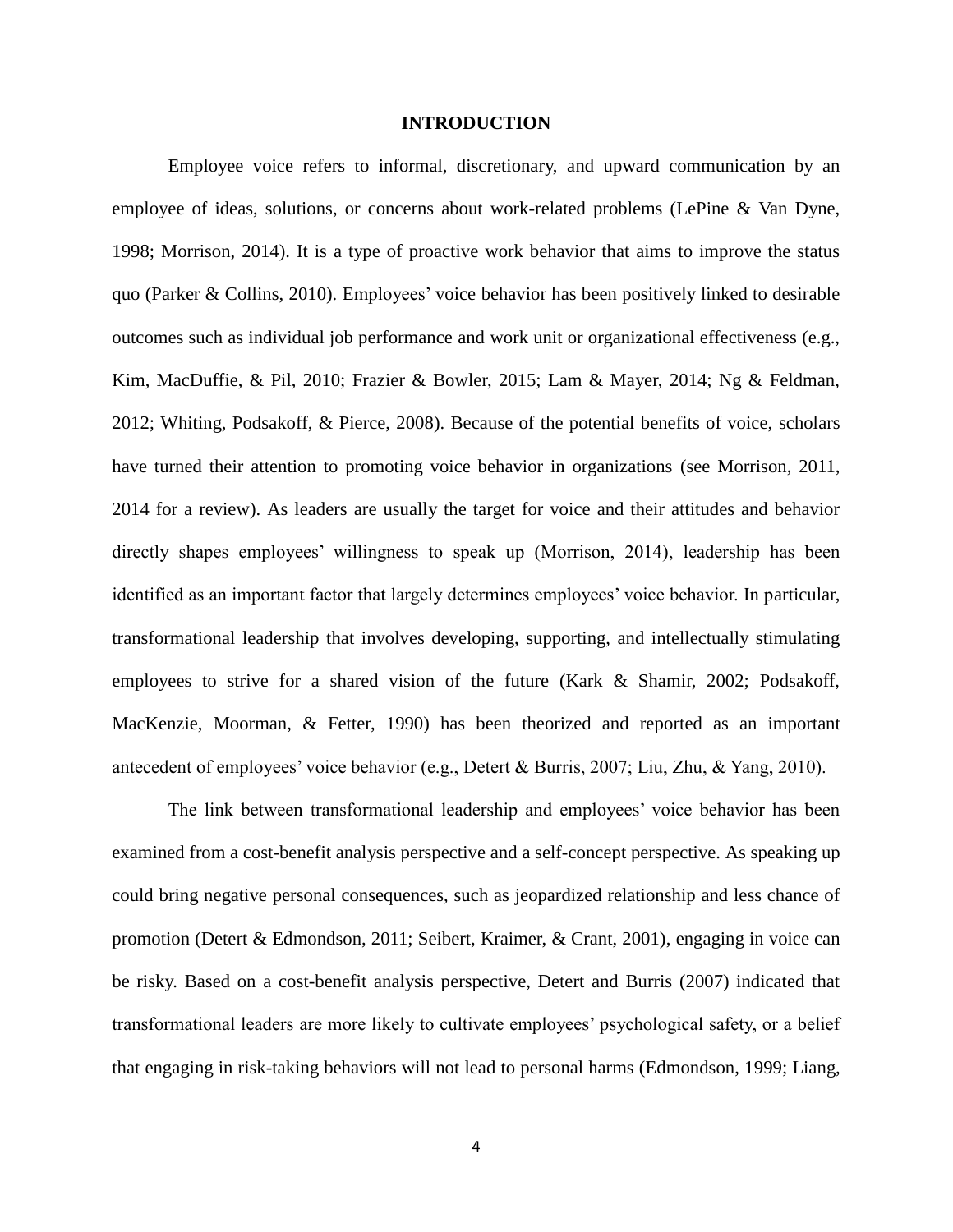Farh, & Farh, 2012), which alleviates negative concerns about speaking up and thus motivates employees' voice behavior. From a self-concept perspective (van Knippenberg, van Knippenberg, De Cremer, & Hogg, 2004; Walumbwa, Avolio, & Zhu, 2008), Liu and colleagues (2010) indicate that transformational leaders are more likely to evoke employees' identification with the leader personally (i.e., personal identification, the extent to which the followers' beliefs about a leader become self-defining; Kark, Shamir, & Chen, 2003) and build a strong relational self that motivates employees to speak up. From this perspective, the relational link between employees and transformational leaders is the key to employees' voice behavior. However, these two perspectives only consider external reasons (i.e., consequences of voice or the relational link between employees and transformational leaders) but ignore internal reasons why transformational leadership could motivate employees' voice behavior. Morrison (2014) has suggested that internal reasons that drive employees to engage in voice within their work roles should be given central attention and not taken as a given in the voice process. As transformational leaders can influence followers' beliefs, values, and aims (e.g., Bass, 1985; Howell & Avolio, 1993; Podsakoff et al., 1990), it is very likely that they strengthen followers' internal commitment to take challenges and devote effort to bringing about changes (Parker, Bindl, & Strauss, 2010; Parker & Wu, 2014), such as by making constructive suggestions.

In this study, we draw on Pygmalion theory (Eden, 1984, 1990; Livingston, 2003) and propose that transformational leaders can motivate employees' voice behavior via the Pygmalion process through which employees internalize leaders' expectation about their work roles. We propose that transformational leaders are more likely to send an expectation of voice to followers (i.e., leaders' voice expectation), which strengthens followers' voice role perception (the extent to which employees view and classify voice behaviors as in-role; Van Dyne, Kamdar, &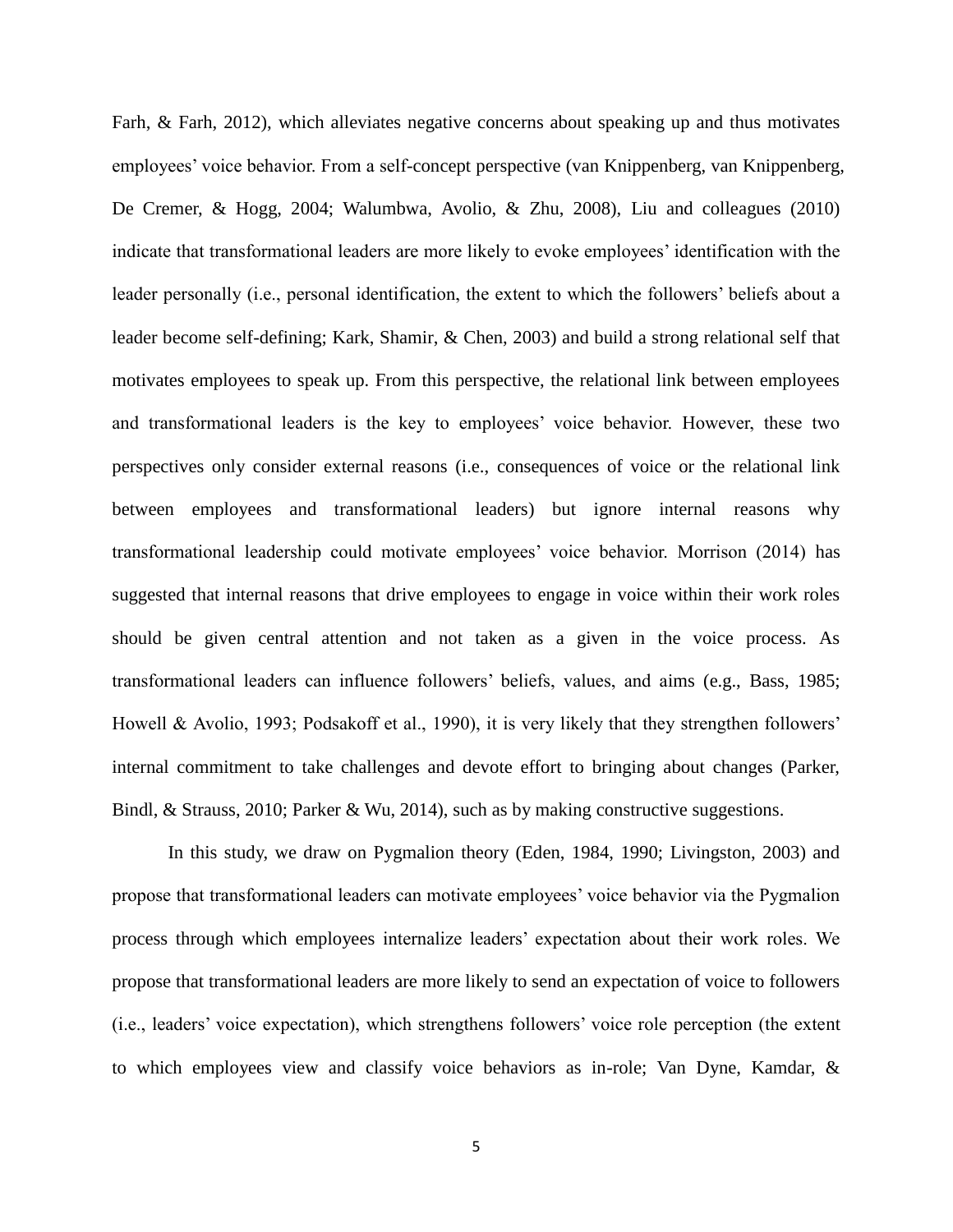Joireman, 2008), and thus voice behavior. This Pygmalion process is likely to be operated to shape voice behavior because the Pygmalion effect is pronounced when desired performance or behaviors involve a high degree of uncertainty and risk (e.g., Tierney & Farmer, 2004) such as voice behavior (Burris, 2012; Morrison, 2011).

Pygmalion theory (Karakowsky, DeGama, & McBey 2012; White & Locke, 2000) also indicates that followers are not passive recipients of leaders' expectations but active agents who can determine whether they will accept and internalize leaders' expectations. As White and Locke (2000) suggested, "Pygmalion effect may not be due to just the actions and behaviors of the leaders, but rather to an interaction between the leader and the followers" (p. 400). Thus, important factors that will determine followers' internalization of leaders' expectations are followers' perceptions of their leader such as attitude towards the leader, trust in the leader, and affection for the leader. These factors will impact followers' interpretation and internalization of leader expectations and determine the emergence of the Pygmalion effect. Because followers tend to perceive transformational leaders as role models and identify with the leaders by incorporating their characteristics (e.g., values, beliefs, attitudes) as part of their self-concept (i.e., personal identification; Kark et al., 2003; Liu et al., 2010), they will be willing to internalize and rely on leaders' expectation to define their work role. In other words, we suggest that transformational leadership can strengthen followers' personal identification, which in turn enhances the association between leaders' voice expectation and followers' voice role perception and thus the aforementioned Pygmalion effect on employees' voice behavior. Overall, we propose that transformational leadership can promote employees' voice behavior by *evoking* the Pygmalion process via setting voice expectations and *strengthening* the process via establishing followers' personal identification. Figure 1 illustrates the proposed moderated mediation model.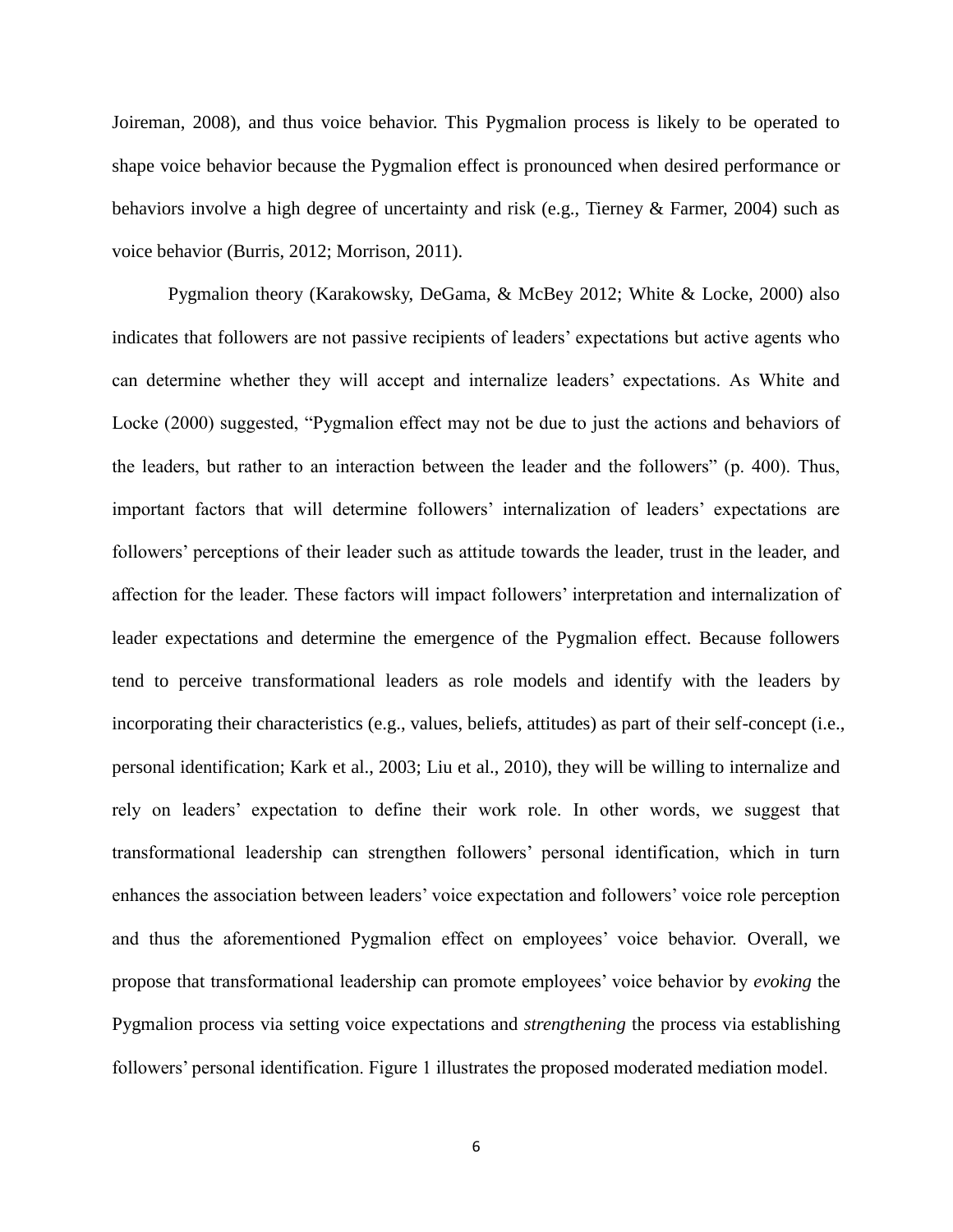Our investigation brings a number of unique contributions to the research on both voice behavior and the Pygmalion effect. First, we extend previous voice research by identifying a different mechanism (i.e., Pygmalion mechanism) linking transformational leadership and voice behavior. Specifically, we suggest that transformational leadership can influence employee voice by triggering a Pygmalion process that strengthens internal motivation for speaking up. Our study thus responds to the call for more research on leader-related mechanisms for voice (Grant & Ashford, 2008; Morrison, 2014). Second, we identify antecedents of employees' voice role perception, which have been rarely explored. Our investigation suggests that leadership can be a means to shape employees' voice role perception and specifically indicates that transformational leaders and their voice expectations of followers can strengthen employees' voice role perception. Third, our investigation of the moderating effect of personal identification with leaders brings an alternative perspective to understand the function of personal identification with leaders in shaping employees' voice behavior or proactive behavior broadly. Personal identification with leaders, especially transformational leaders, has been linked to followers' dependence (Kark et al., 2003) and employees' voice behavior (Liu et al., 2010), rendering inconsistent findings on how personal identification could shape employees' proactivity at work. Our study helps to solve the puzzle by suggesting that while transformational leaders set up an expectation of being proactive, they also intensify followers' personal identification with themselves, which in turn strengthens followers' internalization of the expectation for proactivity. Fourth, our study extends applications of the Pygmalion mechanism to employees' organizational behavior. To date, the Pygmalion mechanism has been largely used to understand how leaders' expectation can facilitate employees' task performance (Kierein & Gold, 2000; McNatt, 2000; Whiteley, Sy, & Johnson, 2012). We suggest that such a mechanism can be more critical to employees' proactive,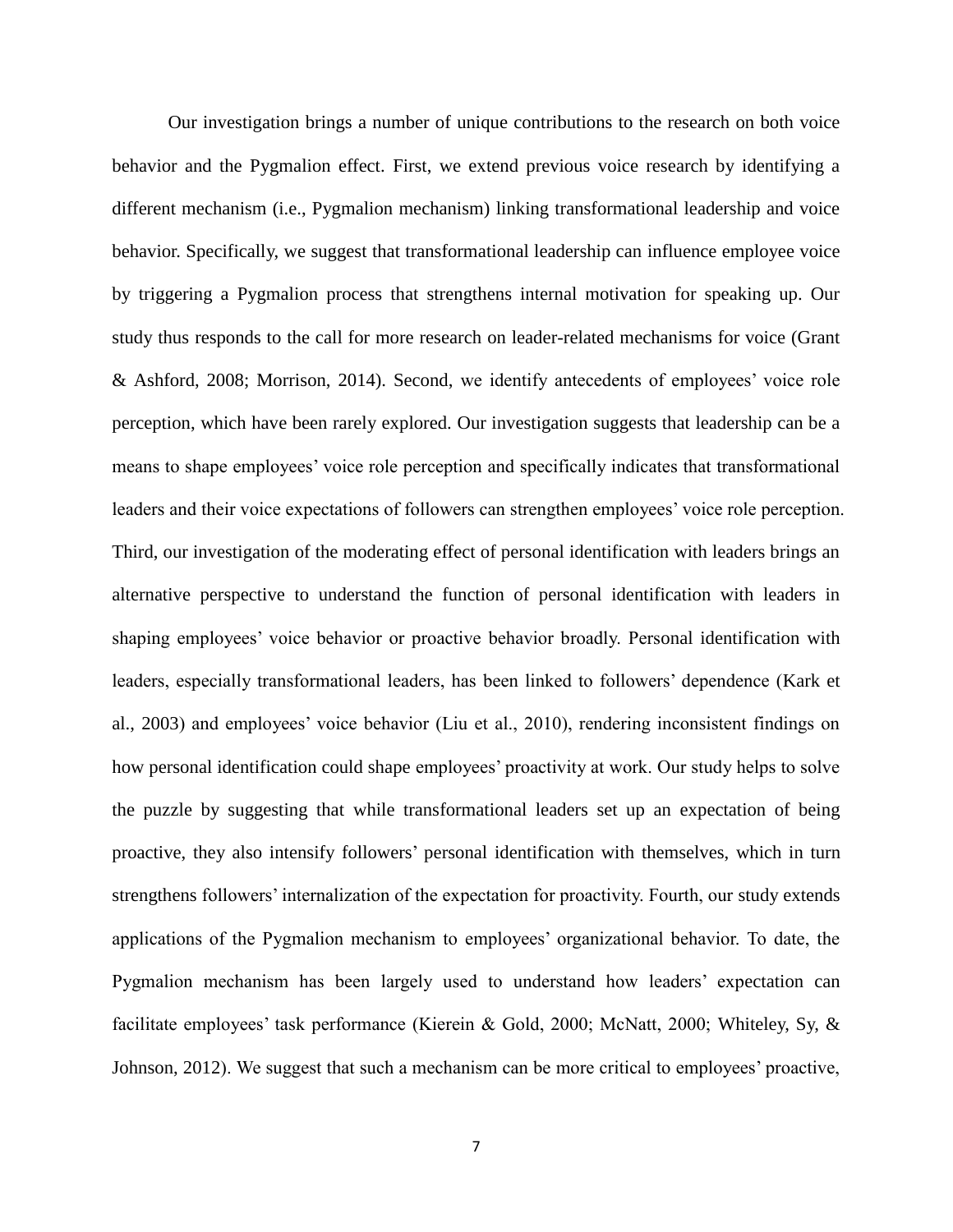challenge-oriented behavior that involves personal risks and is not part of the job requirement (e.g., Tierney & Farmer, 2004). Fifth, our focus on employees' voice role perception extends Pygmalion research by delineating how leaders' expectations can be translated into employees' behaviors via a role perception process. Previous research on the Pygmalion effect of leadership has paid less attention to the intervening mechanisms (Natanovich & Eden, 2008; Whiteley et al., 2012). Our research fills the gap by indicating how the Pygmalion effect could occur in a role perception process. Finally, as indicated by Karakowsky and associates (2012), prior research on the Pygmalion phenomenon might be overly simplistic because it assumed that managerial expectations always translate into better employee performance and that the target employees play passive roles in the Pygmalion process. Our investigation addresses this concern directly by suggesting that the Pygmalion effect can be contingent upon an individual's identification with the target who sets up the expectation and examining this proposition.

> ------------------------------- Insert Figure 1 about here ------------------------------

### **THEORY AND HYPOTHESES**

### **Pygmalion Theory**

The Pygmalion effect is a form of self-fulfilling prophecy that emphasizes the influence of positive expectations on enhancing performance and productivity (Ambady & Rosenthal, 1993). In management studies, manager expectancy and its positive effects on employee performance and productivity have been realized from a Pygmalion perspective (e.g., Carmeli & Schaubroeck, 2007; Farmer, Tierney, & Kung-Mcintyre, 2003; Qu, Janssen, & Shi, 2015; Tierney & Farmer, 2004, 2011). This is because "the very act of leadership – any leadership – is interpreted by the subordinate as an expression of manager expectancy" (Eden, 1984, p. 68) and leaders' positive expectations of their followers can be communicated, internalized, and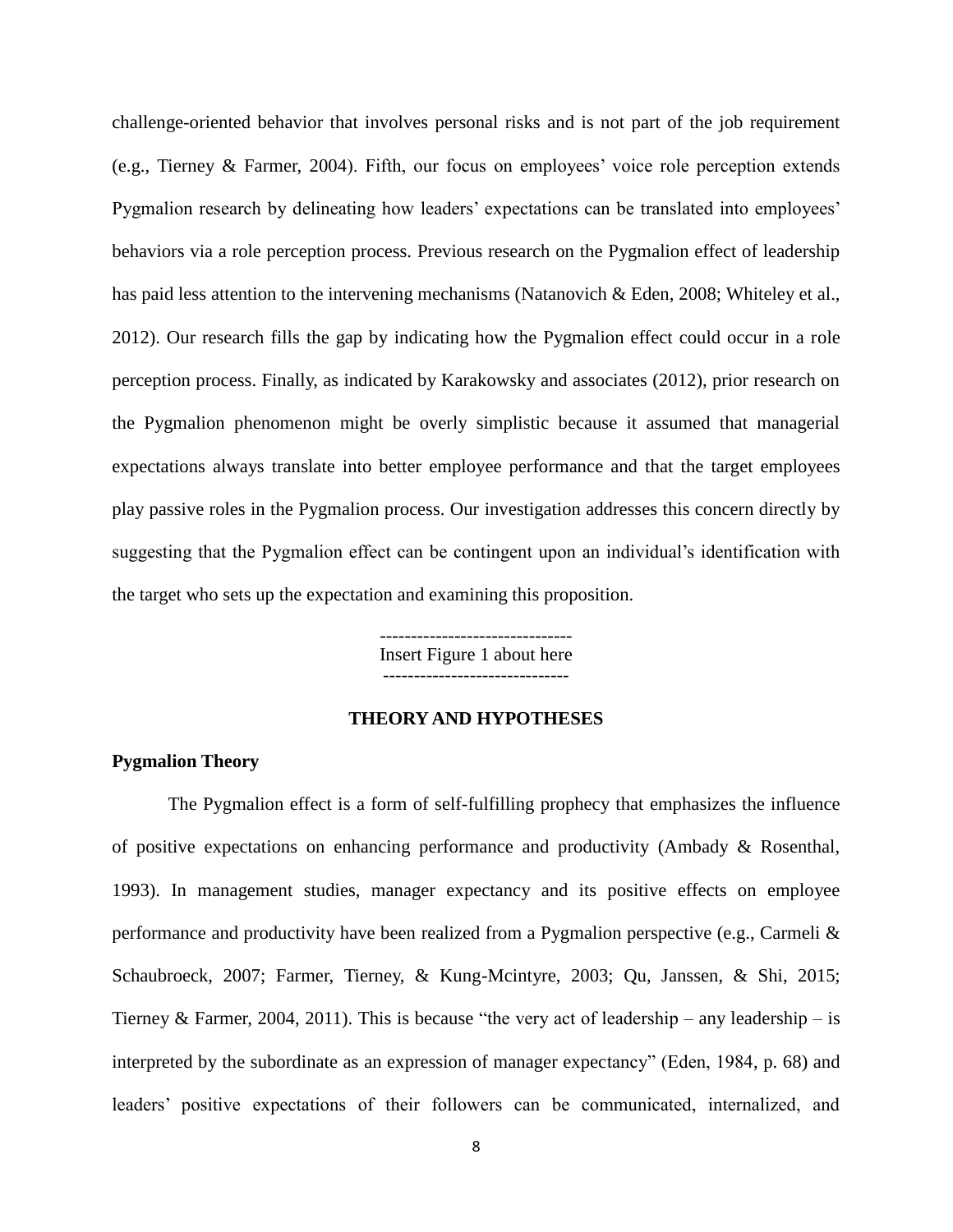ultimately translated into followers' high performance and productivity (e.g., Eden, 1984). A typical Pygmalion process in leadership starts with leaders' positive expectations, followed by effective communication of these expectations to employees and the development of the employees' self-expectations at work, by which enhanced employee performance is ultimately obtained (Eden, 1984; White & Locke, 2000). This Pygmalion process in leadership has been supported in meta-analytic studies (Avolio, Reichard, Hannah, Walumbwa, & Chan, 2009; Kierein & Gold, 2000; McNatt, 2000).

Nevertheless, having leaders' positive expectations may not be enough to induce a Pygmalion process because employees are active agents in accepting expectations from leaders or not (e.g., Johanson, 1999; Karakowsky et al., 2012; Sutton & Woodman, 1989; White & Locke, 2000). In other words, the extent to which employees internalize leaders' expectations determines the operation of the Pygmalion process and thus the Pygmalion effect (Eden, 1990, 1992). How followers perceive their leaders has been theorized as an important factor that will determine followers' internalization of leaders' expectations. For example, White and Locke (2000) suggested that a follower's positive attitude, affect, or belief towards their leader impacts the strength of the Pygmalion effect. Karakowsky and associates (2012) posited that when targeted followers perceive their leaders as being credible, benevolent, and capable, they are more likely to trust their leaders and willing to accept and internalize leaders' expectations. Taken together, the Pygmalion effect in a managerial context implies that if leaders expect more they get more because followers behave in accordance with the expectations leaders maintain for them; moreover, the Pygmalion effect will be enhanced for leaders who are well received among followers.

Drawing on Pygmalion theory, we propose that transformational leadership will influence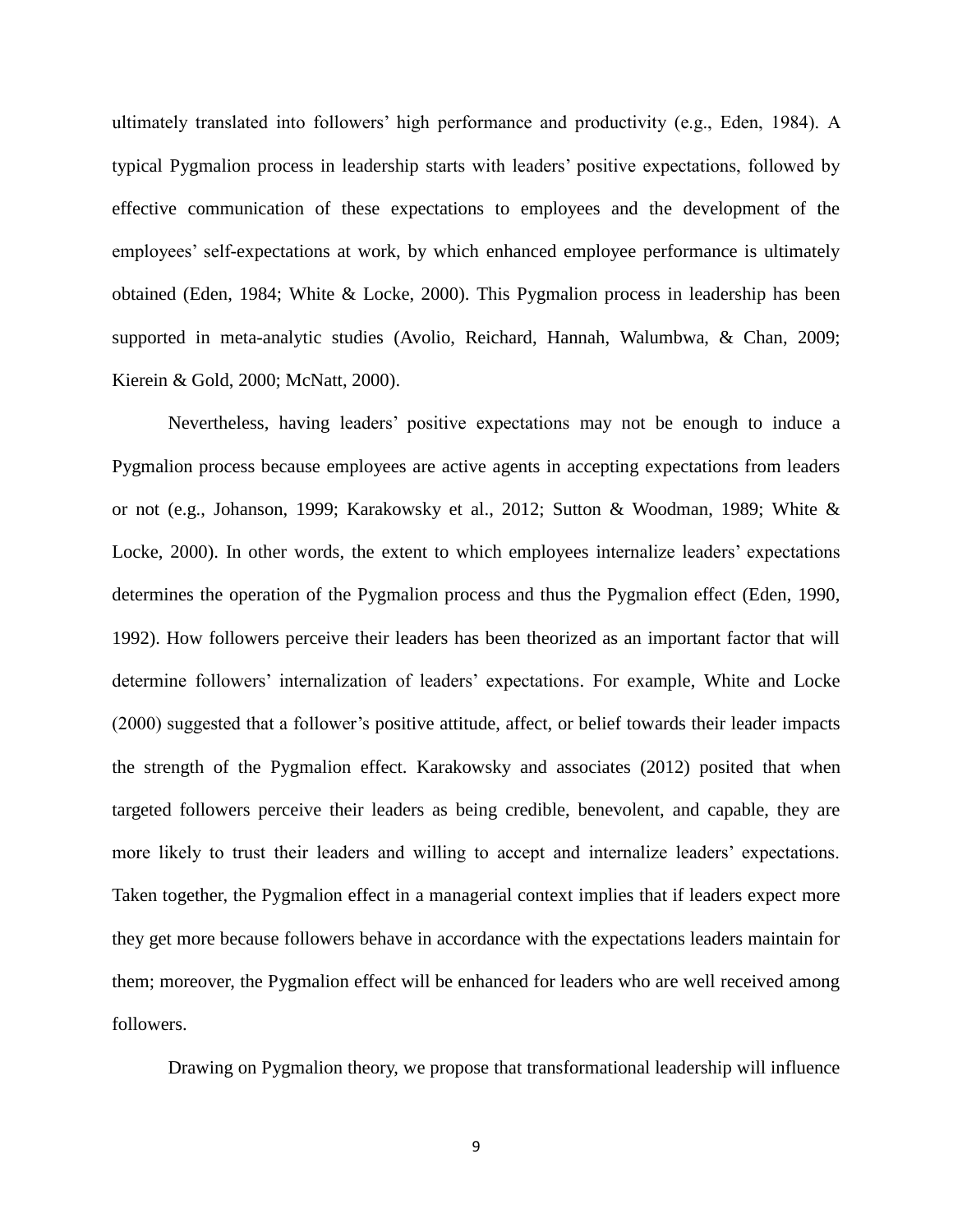employee voice behavior through leaders' voice expectation and employees' voice role perception. We also propose that transformational leadership will shape how employees perceive their leaders in defining themselves and evoke stronger personal identification from employees, which in turn strengthens the link between leaders' voice expectation and employees' voice role perception. We now turn to an elaboration of our proposed research model.

#### **Transformational Leadership and Leaders' Voice Expectation**

Transformational leadership is characterized as developing, intellectually stimulating, and inspiring followers to transcend their self-interests for a collective purpose of vision (Podsakoff et al., 1990). There are clear ties between transformational leadership and the Pygmalion effect in a managerial context (Eden, 1992; White & Locke, 2000). Theoretically, transformational leaders deliberately project confidence in the abilities of followers and inspire them to pursue a better future (Bass, 1985, 1999). Transformational leadership theories have recognized the importance of high leader expectations in motivating followers, and leaders of this type can effectively use the Pygmalion effect as a means of facilitating a more effective leadership process (Eden, 1992; Podsakoff et al., 1990). We have several reasons to argue that voice expectation could be embedded in specific transformational leader behaviors. First, as transformational leaders are future-oriented, they tend to intellectually challenge followers' perspectives and assumptions about work (Podsakoff et al., 1990) and expect followers to provide alternative views to understand the work situation. Second, by articulating the problems in the current organization and advocating possible changes to solve problems (Bass, 1999), transformational leaders will heighten followers' awareness of change-oriented goals and expect followers to offer constructive solutions or suggestions to advance the development of the organization. Third, while emphasizing the collective good of the group and organization (Bass & Avolio, 1994),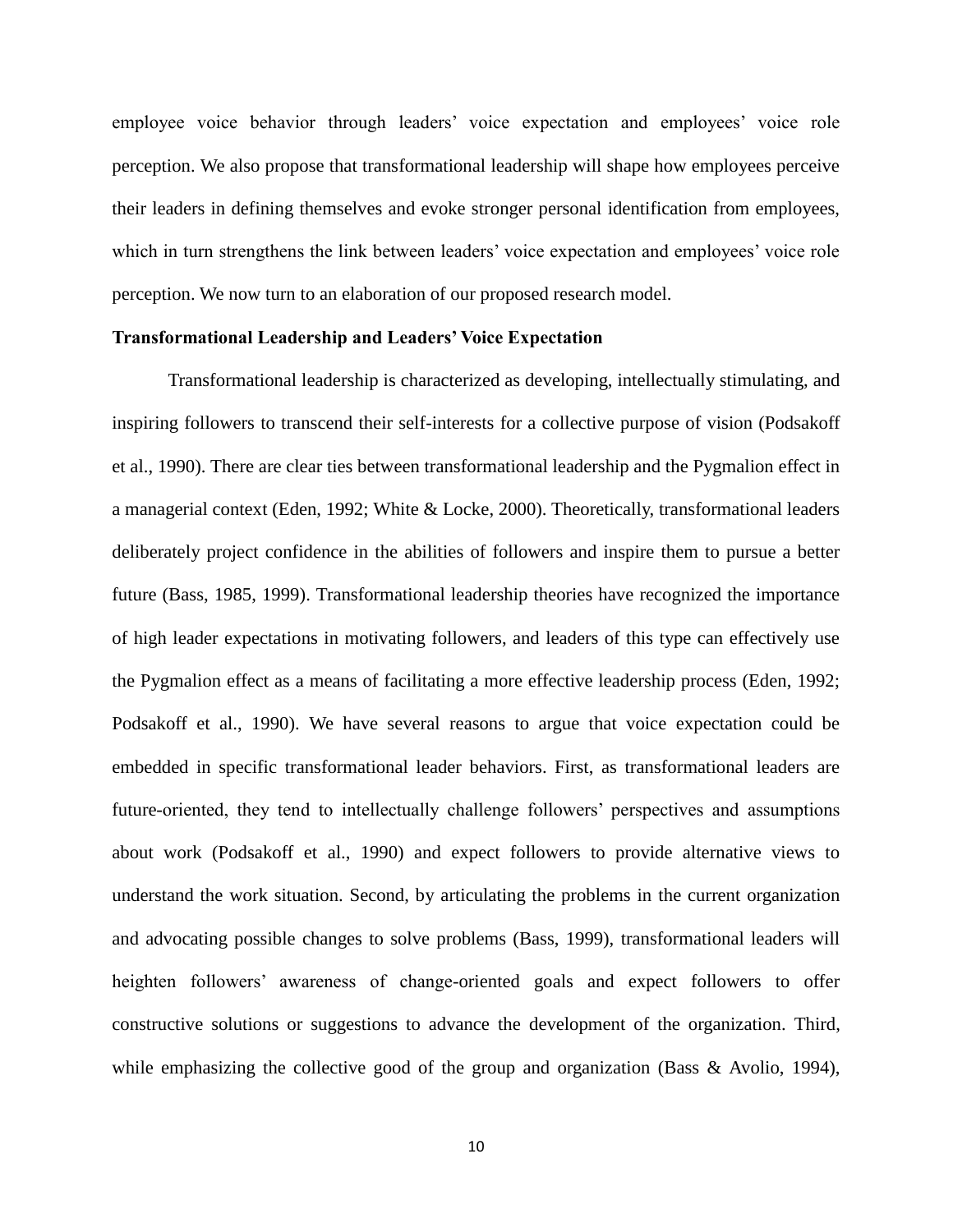transformational leaders will expect followers to focus on collective benefit and regulate their effort and behavior accordingly, such as making recommendations regarding issues that can influence the entire work group. Moreover, as transformational leaders demonstrate individualized consideration and are willing to listen to followers' concerns and can behave flexibly to match the needs of specific individuals (e.g., Kark & Shamir, 2002; Wu, Tsui, Kinicki, 2010), those leaders will also expect followers to express their concerns and opinions. As such, we suggest that transformational leaders are more likely to hold strong voice expectations of their followers:

**H1:** Transformational leadership will be positively related to leaders' voice expectation.

#### **Leaders' Voice Expectation and Voice Role Perception**

We then propose that leader's voice expectation can shape employees' voice role perception. Voice role perception refers to the extent to which employees believe that voice is part of their job (Van Dyne et al., 2008). It is worth noting that voice role perception is conceptually different from felt responsibility for change (e.g., Fuller, Marler, & Hester, 2006; Morrison & Phelps, 1999) because the former focuses on a specific role definition concerning voice, whereas the latter focuses on a sense of felt responsibility to bring about constructive changes in general. For example, a sense of responsibility to bring changes can result from different reasons than role definition such as having greater accessibility to resources (Fuller et al., 2006). In addition, voice role perception should be differentiated from flexible role orientation (Parker, Wall, & Jackson, 1997; Parker, Williams, & Turner, 2006) in that flexible role orientation is a much broader construct capturing employees' role perception about problems, tasks, and competencies.

Leaders are legitimate sources of normative expectations. There are several reasons why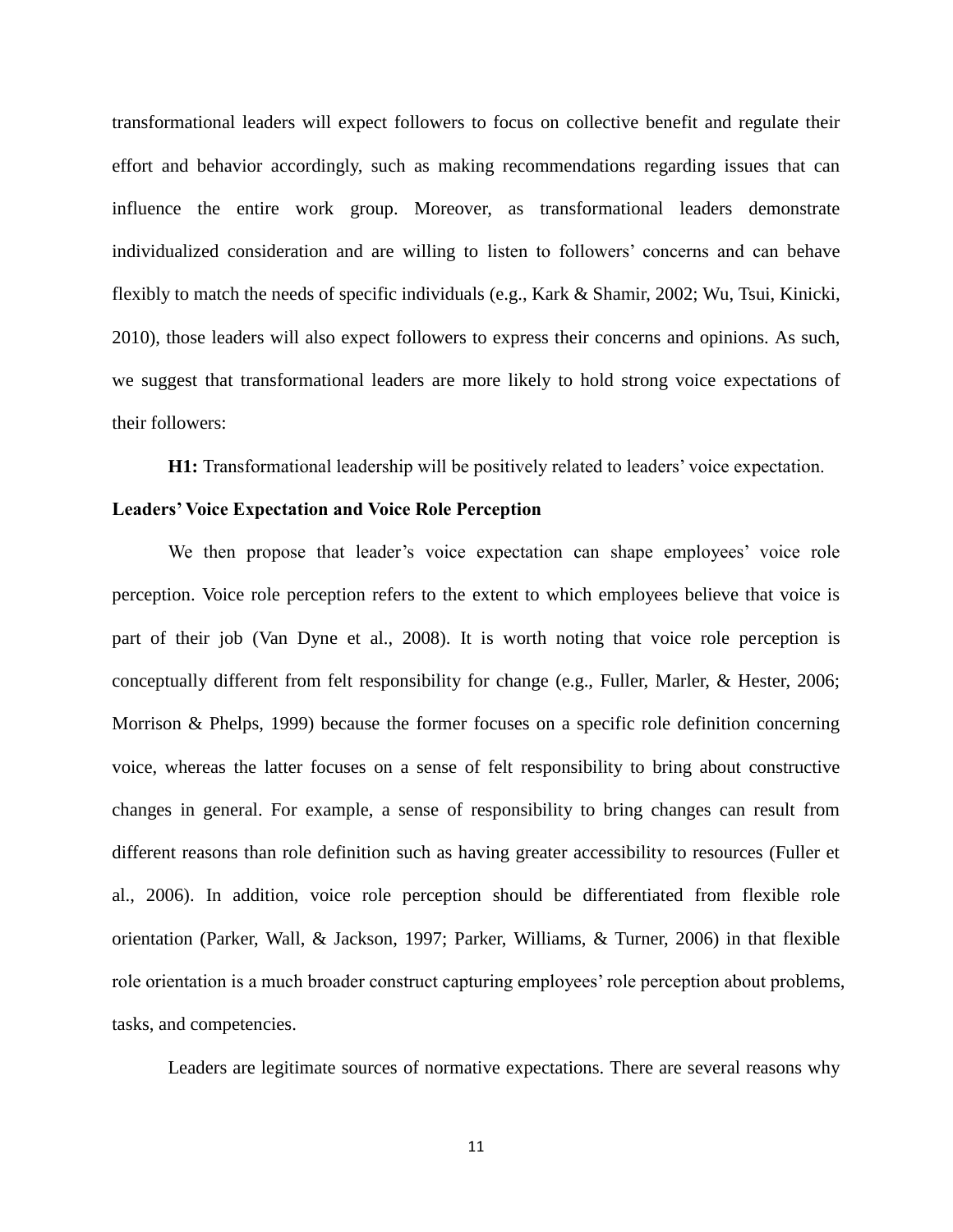their expectations can shape how an employee perceives her/his roles at work. As leaders have higher positions in organizational hierarchies than followers, their expectations can greatly influence employees' beliefs about their role expectations toward a set of behaviors because leaders are guides who set standards and evaluate how followers ought to behave (Carmeli & Schaubroeck, 2007; Graen & Uhl-Bien, 1995). In addition, in order to establish and maintain good social exchange relations with the leaders, employees tend to embrace leader expectations because "obligations of social exchange relations, anchored in each party's beliefs about what the other party expects, help frame or define roles for relationship members" (Kamdar, McAllister, & Turban, 2006, p. 842). Role theory provides further arguments that followers act in relation to and in response to the expectations of leaders because these expectations are sent from a legitimate source in explicit and continuous ways (Katz & Kahn, 1978). Role expectations of important "social others" such as leaders emphasize responsibilities and requirements associated with successfully performing specific jobs and are a major source of followers' internalized role perceptions (Farmer et al., 2003). In the context of voice, we therefore suggest that when leaders send voice expectations, followers are likely to internalize these external requirements and incorporate them into their voice role definition. This leads to the following hypothesis:

**H2:** Leaders' voice expectation will be positively related to employees' voice role perception.

#### **Transformational Leadership and the Moderating Effect of Personal Identification**

We next propose that transformational leadership strengthens employees' personal identification with the leader, which in turn enhances the association between the leader's voice expectation and employees' voice role perception or the internalization mechanism in the Pygmalion process.

12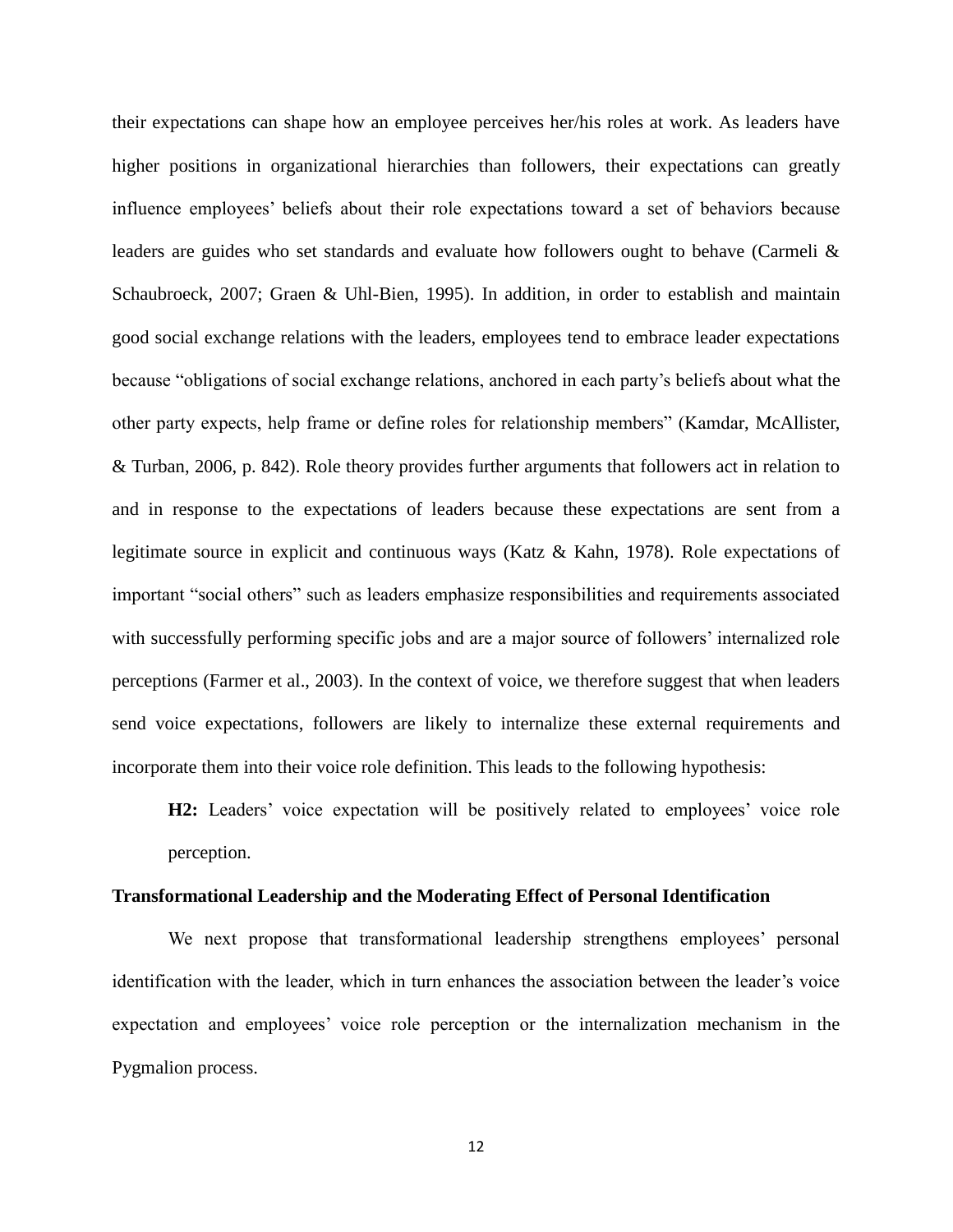One way that transformational leaders could exert influence is through changing followers' self-concepts such as personal identification (Kark et al., 2003; Kark & van Dijk, 2007; van Knippenberg et al., 2004). Transformational leaders not only articulate a compelling vision and constitute a role model but also pay close attention to followers' needs, intellectually challenge them, and express high expectations for personal development and excellence (Bass & Avolio, 1994; Podsakoff et al., 1990). In other words, transformational leadership appeals to followers' values and their sense of higher purpose (Bass, 1999; Kark & Shamir, 2002). Therefore, followers tend to form strong personal identification with transformational leaders, that is, their beliefs about transformational leaders become self-referential and self-defining. Empirically, a positive association between transformational leadership and employees' personal identification has been reported in studies (e.g., Kark et al., 2003; Liu et al., 2010; Zhu, Wang, Zheng, Liu, & Miao, 2013).

In turn, employees who have higher personal identification are more likely to turn leaders' voice expectation into their role perception because they share similar beliefs and values with the leader and treat the leader's interests as their own (e.g., Kark et al., 2003; Sluss & Ashforth, 2007; van Knippenberg et al., 2004; Wang & Rode, 2010) and thus tend to use leaders' perspectives, beliefs, and values to understand their work roles. At the same time, they are more considerate of the leader's needs and more sensitive to the leader's expectations about their behavior (Qu et al., 2015; van Knippenberg et al., 2004) partly because they have a stronger motivation to establish and maintain good social exchange relations with the identified leaders. In addition, personal identification facilitates the impact of hierarchical leaders because of followers' enhanced sensitivity toward the leader's behaviors and expectations. Moreover, as suggested by Pygmalion theory (Karakowsky et al., 2012; White & Locke, 2000), strong conformity to leaders' role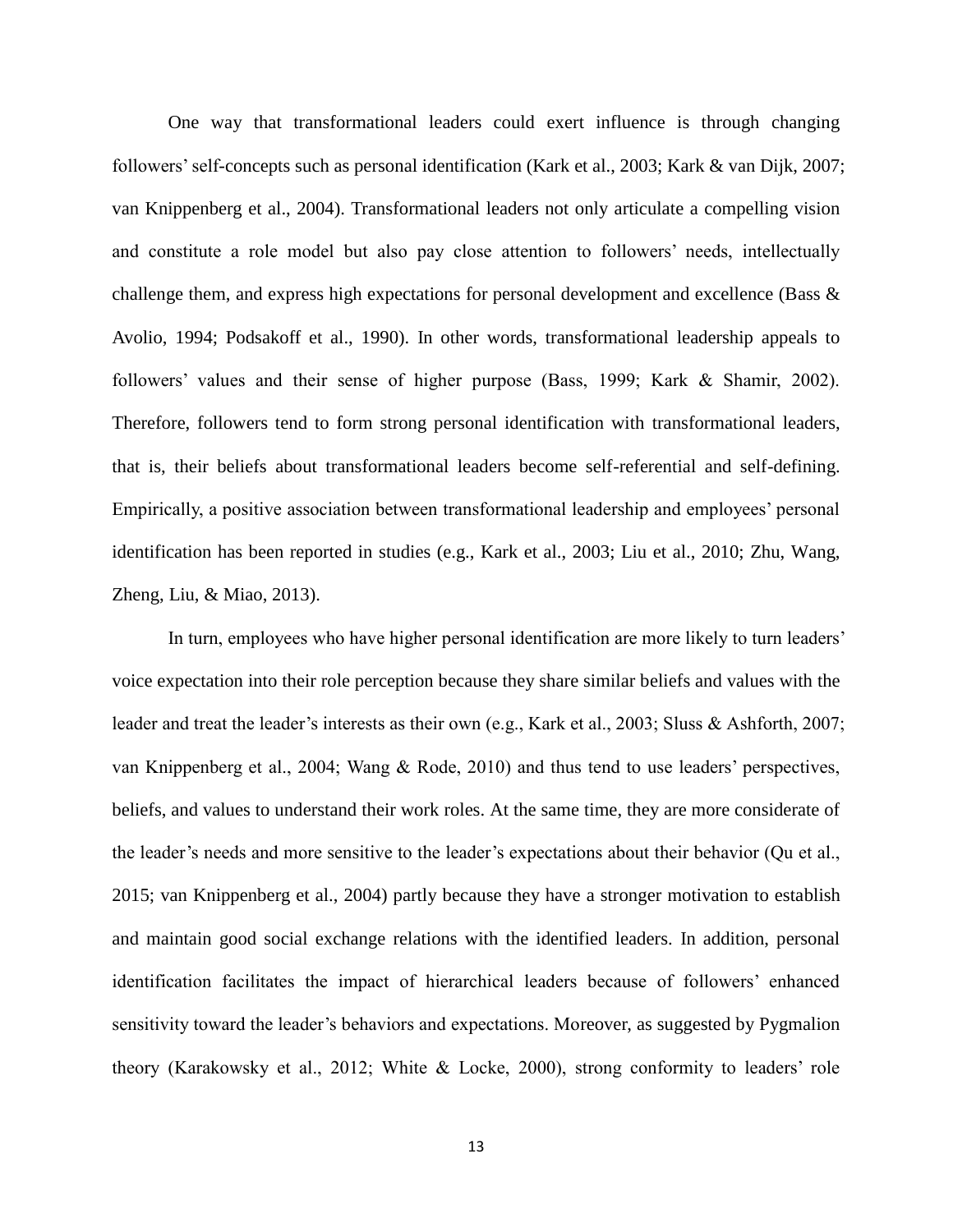expectations can be aroused when the followers see role expectation from a legitimate and trusted source. Thus, we believe that when employees have a high level of personal identification with their leader, they are more likely to trust their leader and conform to the leader's voice expectation and thus are more likely to develop voice role perceptions that are congruent to these expectations.

Taken together, we expect employee personal identification with the leader to amplify the effects of the leader's role expectation on employees' voice role perceptions. We posit:

**H3:** Transformational leadership will be positively associated with personal identification, which in turn will moderate the relationship between the leader's voice expectation and employees' voice role perception such that the positive relationship will be stronger when personal identification with leaders is higher.

#### **Voice Role Perception and Voice Behavior**

Finally, we propose a positive link between employees' voice role perception and actual voice behavior. Role perception is employees' internalized interpretation that determines their allocation of attention among various behaviors. In-role perception of a particular behavior is a determining factor of an individual's engagement in such behavior (Katz & Kahn, 1978; Morrison, 1994). In other words, in-role perception provides an internal reason for employees to take responsibility for a specific behavior. Parker and colleagues (2010) explain that *reason to* motivation reflects the reality that although people may have the ability to act proactively, they may refrain from doing so until they are motivated by a particular reason. Employees' belief that a behavior is part of the job is such a reason (i.e., internal rationale) particularly relevant to their engagement in proactive behavior (Parker & Wu, 2014). Previous studies on organizational citizenship behaviors have consistently found that employees tend to engage in citizenship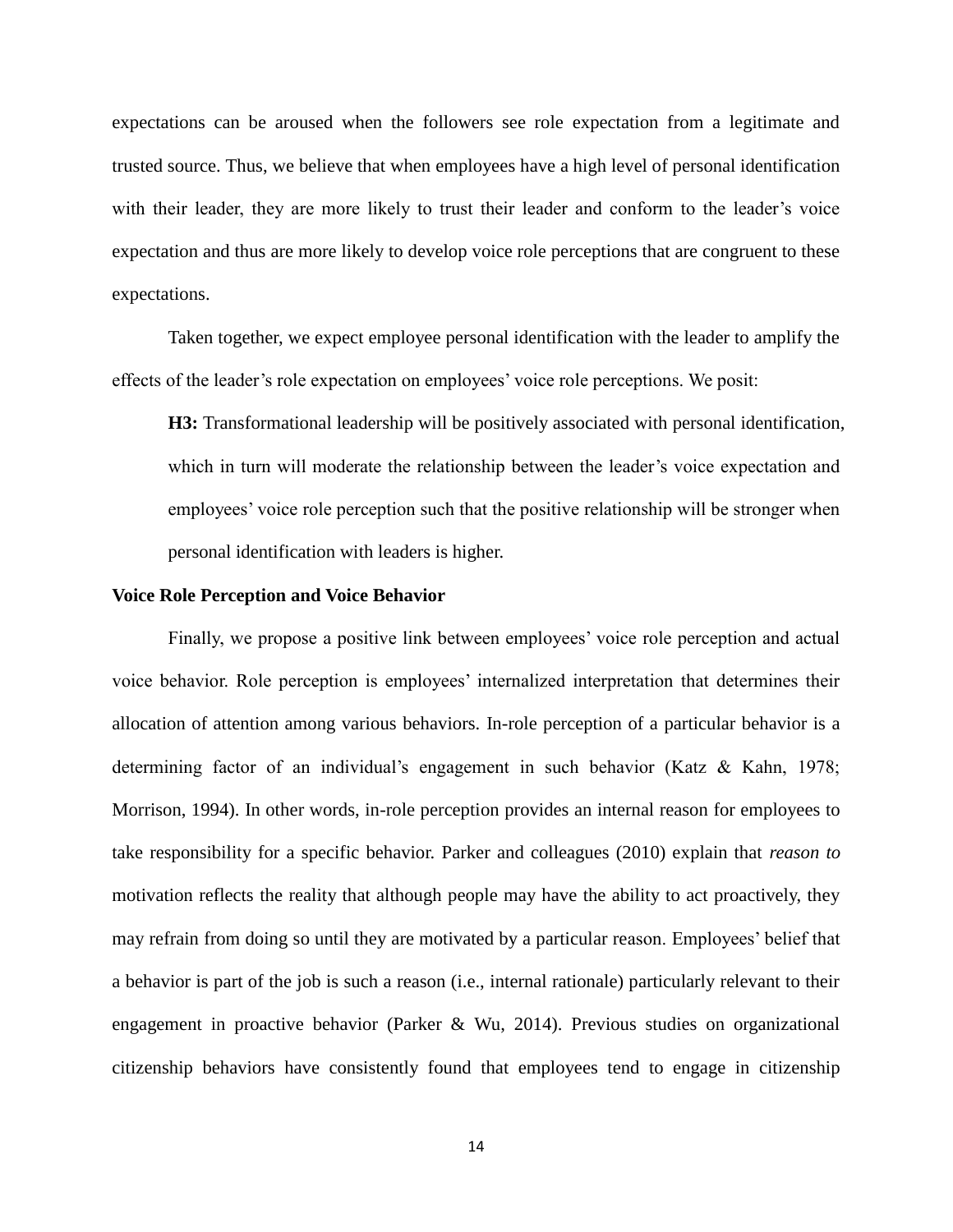behaviors more when they believe these behaviors are part of their job (e.g., Coyle-Shapiro, Kessler, & Purcell, 2004; McAllister, Kamdar, Morrison, & Turban, 2007; Tepper, Moss, & Lockhart, 2007). With regard to voice behavior, employees develop their own role perception of how worthwhile it is to speak up. When employees have a high level of voice role perception and view voice as in-role, they tend to engage in voice behaviors more frequently than when voice behavior is viewed as extra-role (Morrison, 1994; Parker et al., 1997). Empirical evidence on the positive link between voice role perception and actual voice behavior has been reported in previous studies (Tangirala, Kamdar, Venkataramani, & Parke, 2013; Van Dyne et al., 2008). Thus, we hypothesize:

**H4:** Voice role perception is positively related to voice behavior.

#### **A Moderated-mediation Model**

Taken together, we propose that transformational leaders can encourage employees' voice behavior by setting up voice expectations and thus developing employees' voice role perception through a Pygmalion mechanism. At the same time, we suggest transformational leadership can enhance employees' personal identification, which in turn strengthens the influence of leaders' voice expectations on employees' voice role perception and thus the Pygmalion effect. We therefore propose a moderated mediation model to understand the impact of transformational leadership on employees' voice behavior from a Pygmalion perspective. In order to formally test the moderated mediation effect of personal identification specifically, we propose:

**H5:** Personal identification with the leader will moderate the strength of the mediated relationship between transformational leadership and employee voice behavior via leader voice expectation and employee voice role perception, such that the mediated relationship will be stronger when personal identification is high.

15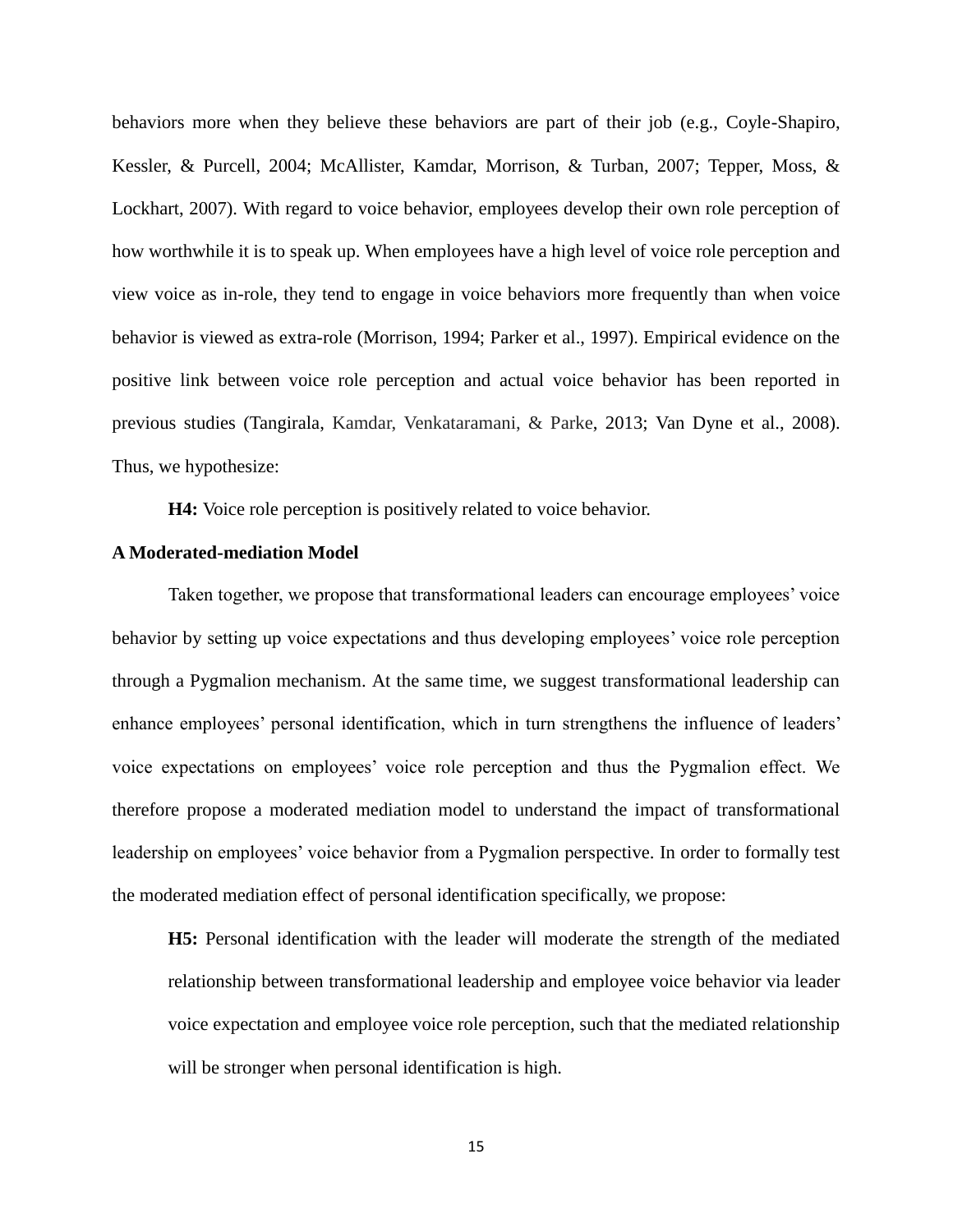#### **METHODS**

#### **Sample and Procedures**

Data for the current study were obtained from surveys filled out by matched pairs of subordinates and their direct leader in Southeastern China. We conducted a survey of 43 private companies in the industries of finance, technology, food, and manufacturing to increase the external validity of the proposed relationships. With the assistance of human resource managers, a list of 500 randomly selected subordinates was compiled. Two of the researchers visited their work sites and invited employees to participate in a study focused on leadership effectiveness. Questionnaires were then administered to both leaders and subordinates. One leader rated three subordinates who were randomly selected by the researchers rather than by the supervisors. Both the organizations and the participants were assured that they would stay anonymous and that the data collected would be kept confidential. Respondents were asked to place completed surveys in sealed envelopes and return them directly to the designated researchers.

In order to reduce common method bias, three waves of data collection were conducted over a 10-week period (Podsakoff, MacKenzie, Lee & Podsakoff, 2003). In the first wave survey, we administered questionnaires to the 500 subordinates and their direct leader. Subordinates were asked to provide demographic information as well as their ratings of the transformational leadership of their direct leader. Meanwhile, leaders were asked to report demographic information and their voice expectation toward each subordinate. We obtained 478 usable matched responses that represented a response rate of 95.8%. Two months later, in the wave-two survey (Time 2), the 478 employees who provided usable data in the Time 1 survey were invited to report their voice role perception, personal identification, and control variables such as psychological safety and felt responsibility to change. Because of the turnover and other reasons,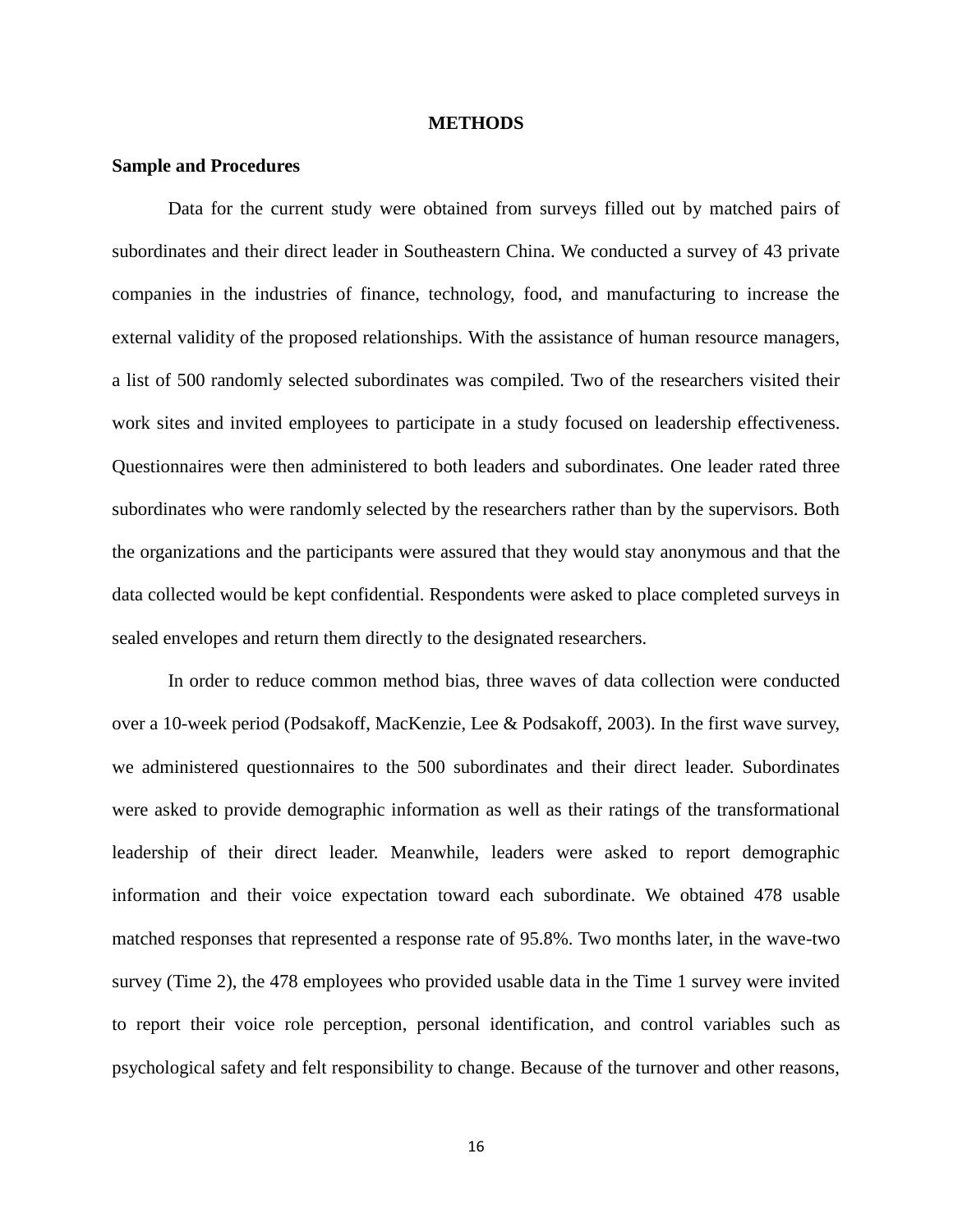we received 459 usable questionnaires for a response rate of 91.8%. The third-wave survey was conducted two weeks later, when we invited the direct leaders of the 459 employees who had completed the Time 2 survey to provide ratings on each subordinate's voice behaviors. Since 19 subordinates had left, 146 leaders with 440 subordinates returned questionnaires. Finally, we used 394 matched samples in the data analysis after dropping questionnaires with missing data or repeated answers (usable response rate: 89.55%).

Among 394 subordinates, 57.60% were male, with an average age of 32 years ( $SD =$ 8.08). The average organizational tenure was 4.82 years, 3.70 years in current position and 3.54 years of working together with their direct leader. 76.4% had a college degree or above. Of the 146 matched leaders, 63.20% were male. The average age was 36 years old and average organizational tenure was 7.74 years and 5.69 years in current status. Of the leaders, 85.3% had received a college degree or above.

#### **Measures**

As all measures used in this study were originally composed in English, they were first translated into Chinese, and then back translated to English by a panel of bilingual experts, following the translation and back translation procedures advocated by Brislin (1980). Any resulting discrepancies were then discussed and resolved. All measures employed here use a 5-point Likert-type scale with  $1 =$  "strongly disagree" and  $5 =$  "strongly agree" unless otherwise indicated.

**Transformational leadership.** Kirkman, Chen, Farh, Chen, and Lowe's (2009) 14-item scale was used to measure transformational leadership. Sample items include: "My leader articulates a vision" and "My leader shows respect for my personal feelings." The Cronbach's alpha for this measure is 0.87.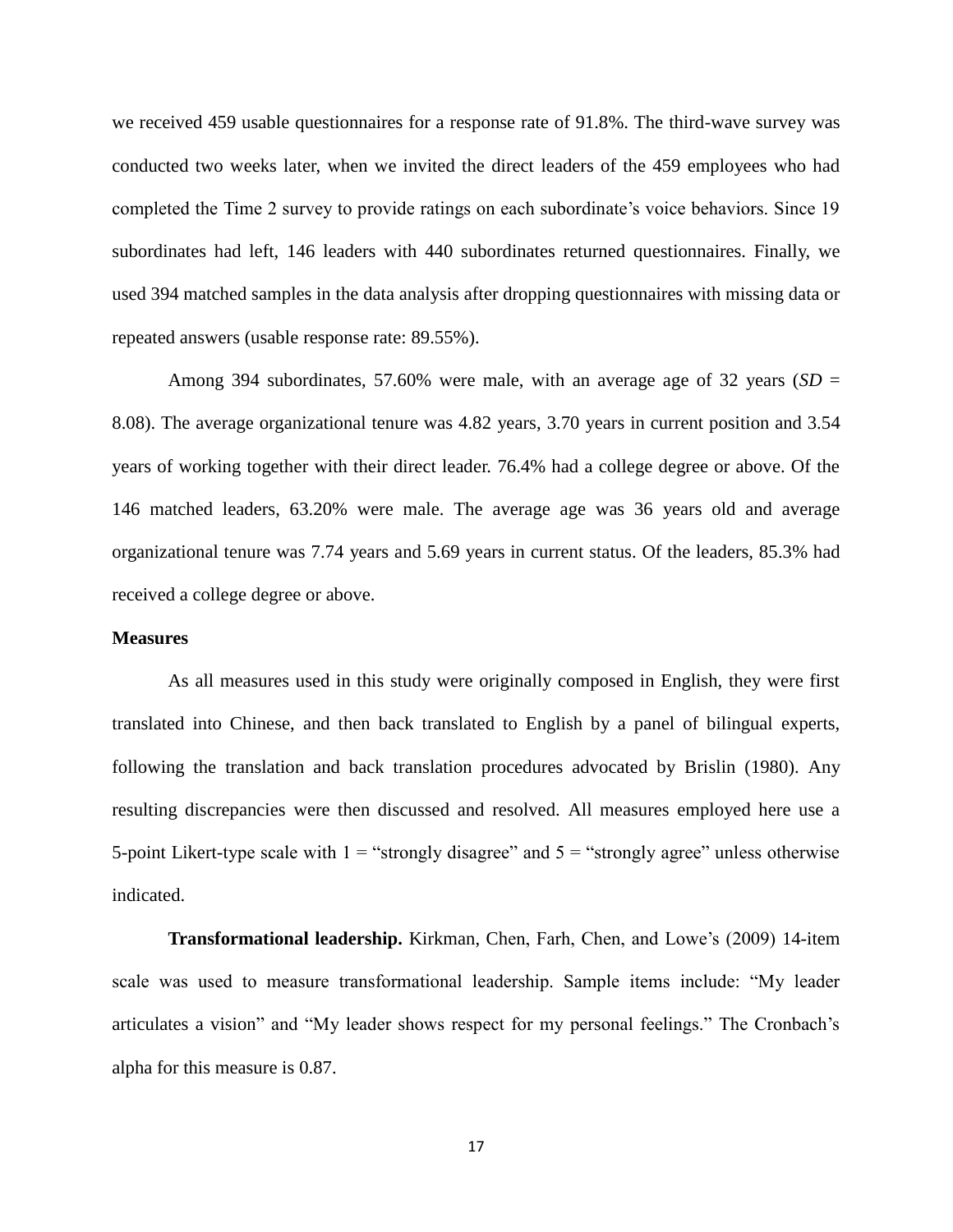Leaders' voice expectation. We adapted the leader creativity expectation scale developed by Carmeli and Schaubroeck (2007) to create a 4-item scale for leaders' voice expectations. Sample items were "I expect this subordinate to speak up" and "I think voice is important to this subordinate." Since leaders reported their voice expectations for individual subordinates, we calculated the intraclass correlation or ICC1 for leaders' voice expectation, and its value is 0.52. The Cronbach's alpha for this scale was 0.76.

**Voice role perception.** Van Dyne and LePine's (1998) six-item voice scale was used to measure voice role perception. We asked employees to indicate if they agree that the six items in the original voice scale were part of their job. This approach was consistent with previous research on measuring role perceptions (McAllister et al., 2007; Tangirala et al., 2013). A sample item for this scale is: "Developing and making recommendations concerning issues that affect this work group is part of my job." The Cronbach's alpha for this scale was 0.81.

**Personal identification.** We used a 6-item scale to measure personal identification with the leader. This scale was adapted by Chen (2001) based on Mael and Ashforth's (1992) organizational identification scale and Shamir, Zakay, Breinin and Popper's (1998) study. Sample items include: "My leader's success is my success" and "When someone criticizes my leaders, it feels like a personal insult to me." The Cronbach's alpha for this scale was 0.80.

**Voice behavior.** We used leader assessment to measure employee voice behavior in our research. Van Dyne and LePine's (1998) 6-item scale was used. A sample item is: "This subordinate develops and makes recommendations concerning issues that affect this work group to me." A 5-point Likert-type scale with  $1 =$  "never" and  $5 =$  "always" was used. The ICC(1) value for voice behavior is 0.53. The Cronbach's alpha for this scale was 0.91.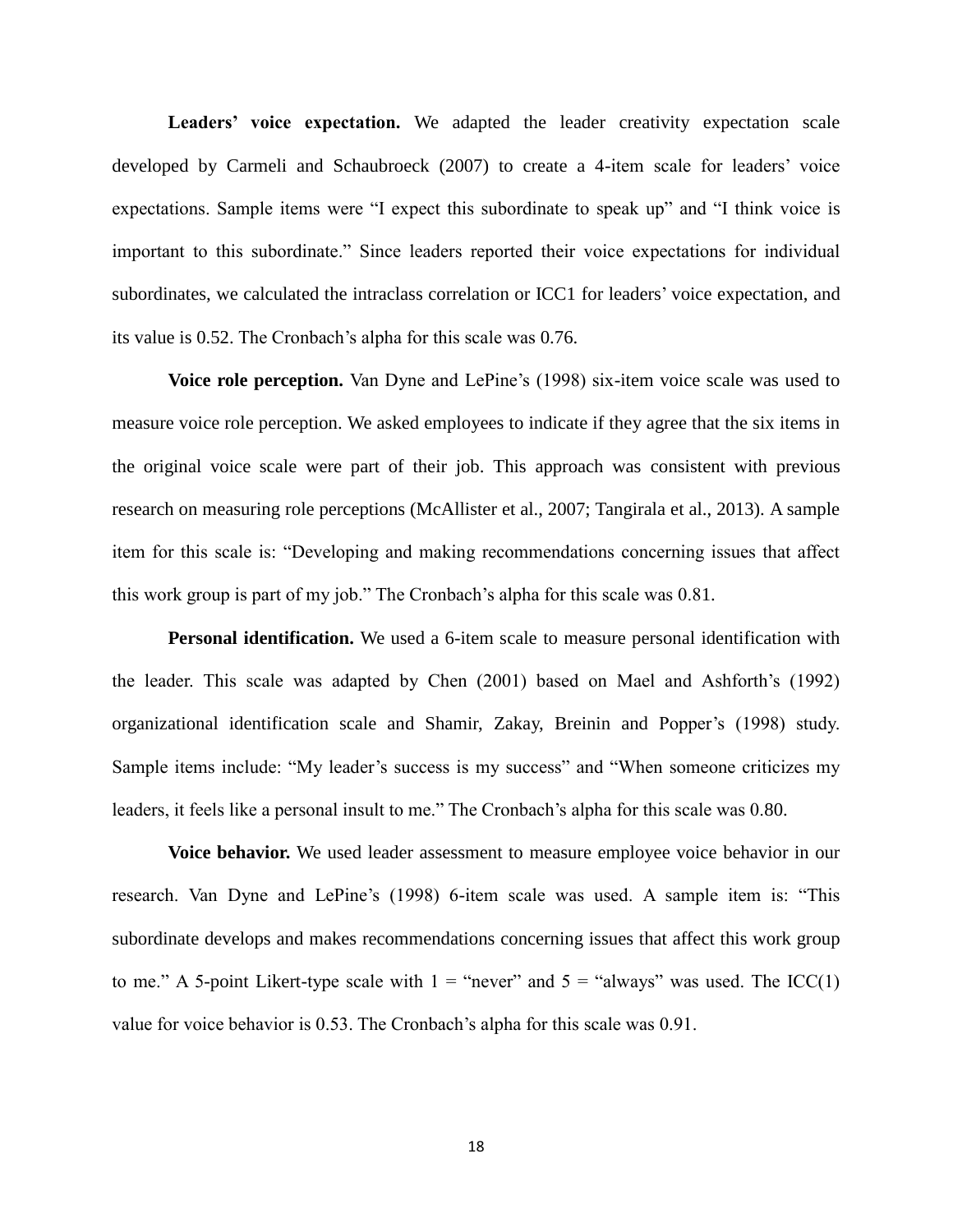**Control variables.** We controlled for participants' characteristics that have potential effects on key relationships in our model: gender, age, and working tenure with leader. Gender was dummy-coded, with male respondents coded as "1" and female respondents coded as "2." Age and tenure were self-reported in years. Prior research has documented that gender influences employees' voice behavior, with a possibility that females are less likely to speak up than males (e.g., Morrison, 2011; Tangirala et al., 2013). Similarly, having more experience or a longer-term relationship with their leader (reflected in age and tenure) may impact employees' capability and comfort level with speaking up (e.g., Ng & Feldman, 2008; Tangirala & Ramanujam, 2008).

In addition, we measured psychological safety and felt responsibility to change and controlled both in our analyses. Psychological safety was measured using Liang et al.'s (2012) 4-item scale. A sample item for this scale is: "In my work unit, I can express my true feelings regarding my job." Cronbach's alpha for psychological safety was 0.82. Given the purpose of our study (Pygmalion mechanism as an alternative mechanism beyond psychological safety) and the established importance of psychological safety as a foundation for voice (e.g., Detert & Burris, 2007; Detert & Edmondson, 2011; Walumbwa & Schaubroeck, 2009), we controlled psychological safety in the analysis to rule out alternative explanations. Felt responsibility to change was measured using Fuller et al.'s (2006) 5-item scale. Sample items include: "I feel a personal sense of responsibility to bring about change at work" and "It's up to me to bring about improvement in my workplace." Cronbach's alpha for felt responsibility to change was 0.83. Liang and associates (2012) found that felt responsibility to change is significantly related to employees' voice behavior, and controlling it allows us to capture the unique variance of our variable of interest (i.e., voice role perception) in the current study.

#### **Data Analysis**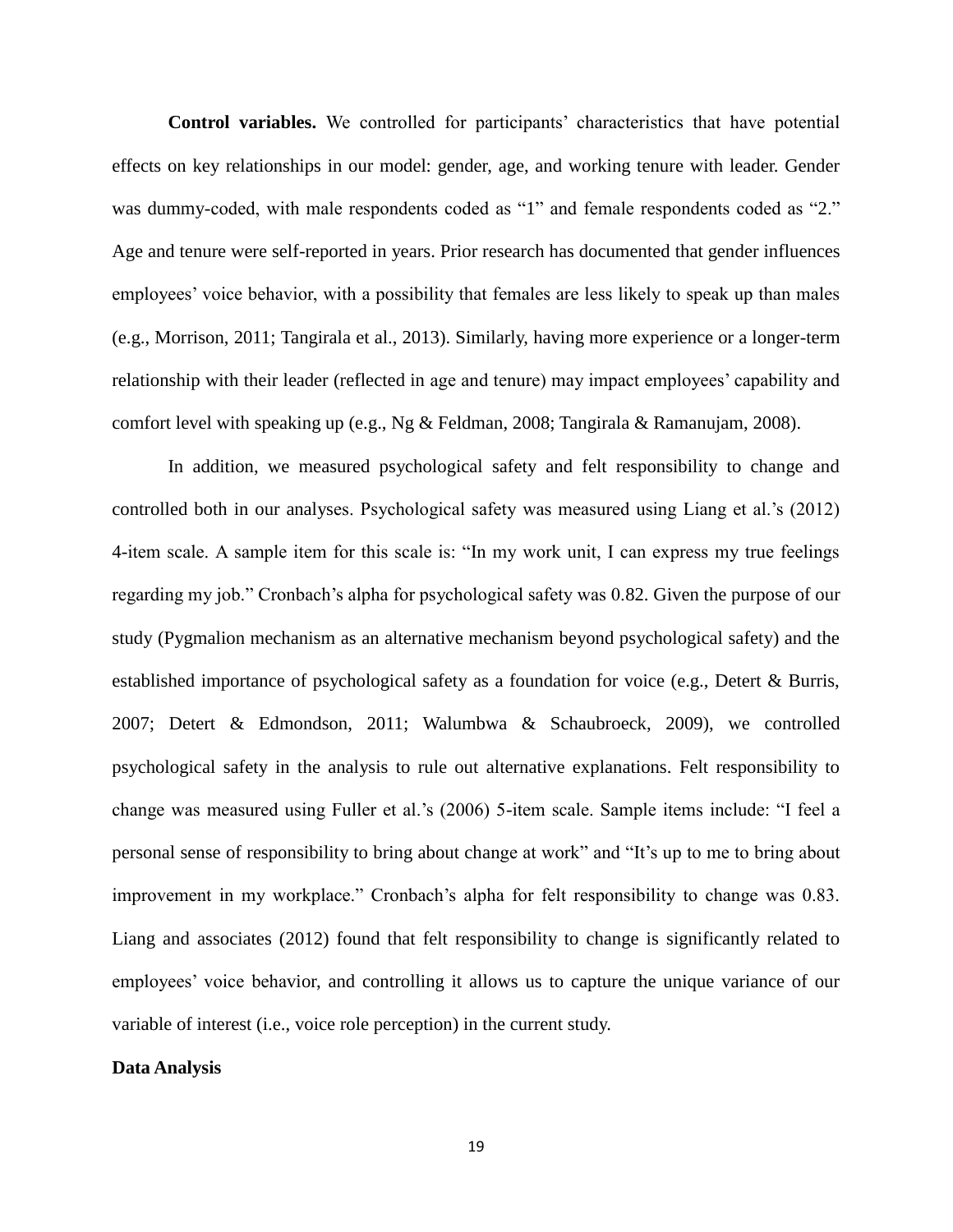In this study, all constructs were conceptualized and measured at the individual level. However, our data may lack independence as the supervisor responses were nested (i.e., a single supervisor provided expectation and behavioral assessments for three subordinates). We therefore employed a mixed model (also known as hierarchical linear model or multilevel random coefficient model) to test all the hypotheses while taking into account the random variance effect from supervisor level and the correlated structure of the data (Foo, Uy, & Baron, 2009).

#### **Results**

#### **Confirmatory Factor Analyses**

Before testing our hypotheses, we conducted a series of confirmatory factor analysis procedures to examine the measurement model fit and the distinctiveness among our study variables. We first carried out Harman's one-factor test, which included all variable measures in a single-factor analysis as recommended by Podsakoff and Organ (1986). The results indicated that neither a single factor nor a general factor could account for the majority of covariance in the variables (the eigenvalue of the first factor was 11.79 and the percentage of variance explained by the first factor was 26.19). This finding provided evidence that common source bias was not a severe issue in the current sample. Furthermore, we conducted confirmatory factor analysis (CFA) of the variables in our model, utilizing maximum-likelihood estimation. We tested a model that consisted of seven factors: transformational leadership, leaders' voice expectation, personal identification, voice role perception, voice behavior, psychological safety, and felt responsibility to change. Results showed that the seven-factor model fit the data well  $(\chi^2/df = 2.07, \text{T}LI = 0.90,$  $CFI = 0.91$ , RMSEA = 0.05).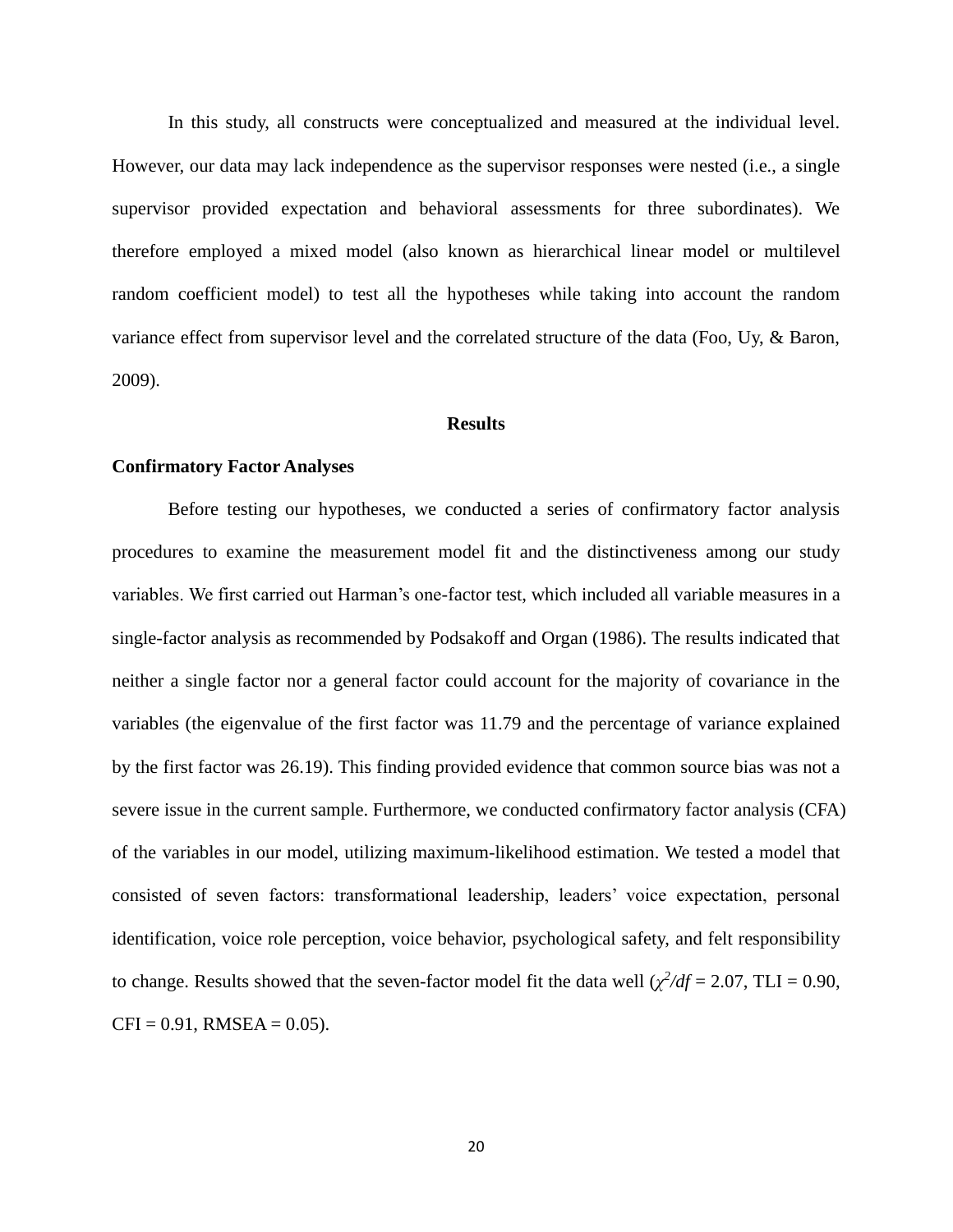The discriminant validity tests of the seven constructs were conducted by contrasting the seven-factor model against a series of alternative models. As reported in Table 1, the seven-factor model fitted the data considerably better than any of the alternative models did (Bentler  $\&$ Bonnet, 1980; Cheung & Rensvold, 2002). Thus, the distinctiveness of the seven constructs in this study was supported. Given the results, all seven constructs were applied in further analyses.

> ------------------------------ Insert Table 1 about here ------------------------------

#### **Descriptive Statistics**

Table 2 presents the means, standard deviations, and Pearson correlations of all key variables. As shown in the table, transformational leadership was positively correlated with leaders' voice expectation ( $r = 0.16$ ,  $p < 0.001$ ) and personal identification ( $r = 0.39$ ,  $p < 0.001$ ). In addition, leaders' voice expectation was positively correlated with voice role perception ( $r =$ 0.29,  $p < 0.001$ ), and voice role expectation was positively correlated with employee voice behavior ( $r = 0.33$ ,  $p < 0.001$ ). These results were consistent with and provided initial support for our hypotheses.

> ------------------------------ Insert Table 2 about here ------------------------------

#### **Test of Hypotheses**

We ran mixed regression models to test the hypotheses in separate steps. To test Hypothesis 1, we regress leader's voice expectation on leader gender, leader age, subordinate gender, subordinate age and years of working together (Model 11) and then transformational leadership additionally (Model 12). As shown in Table 3.1, there is a positive relationship between transformational leadership and leader's voice expectation ( $\beta$  = 0.13, *S.E.* = 0.05, *p* <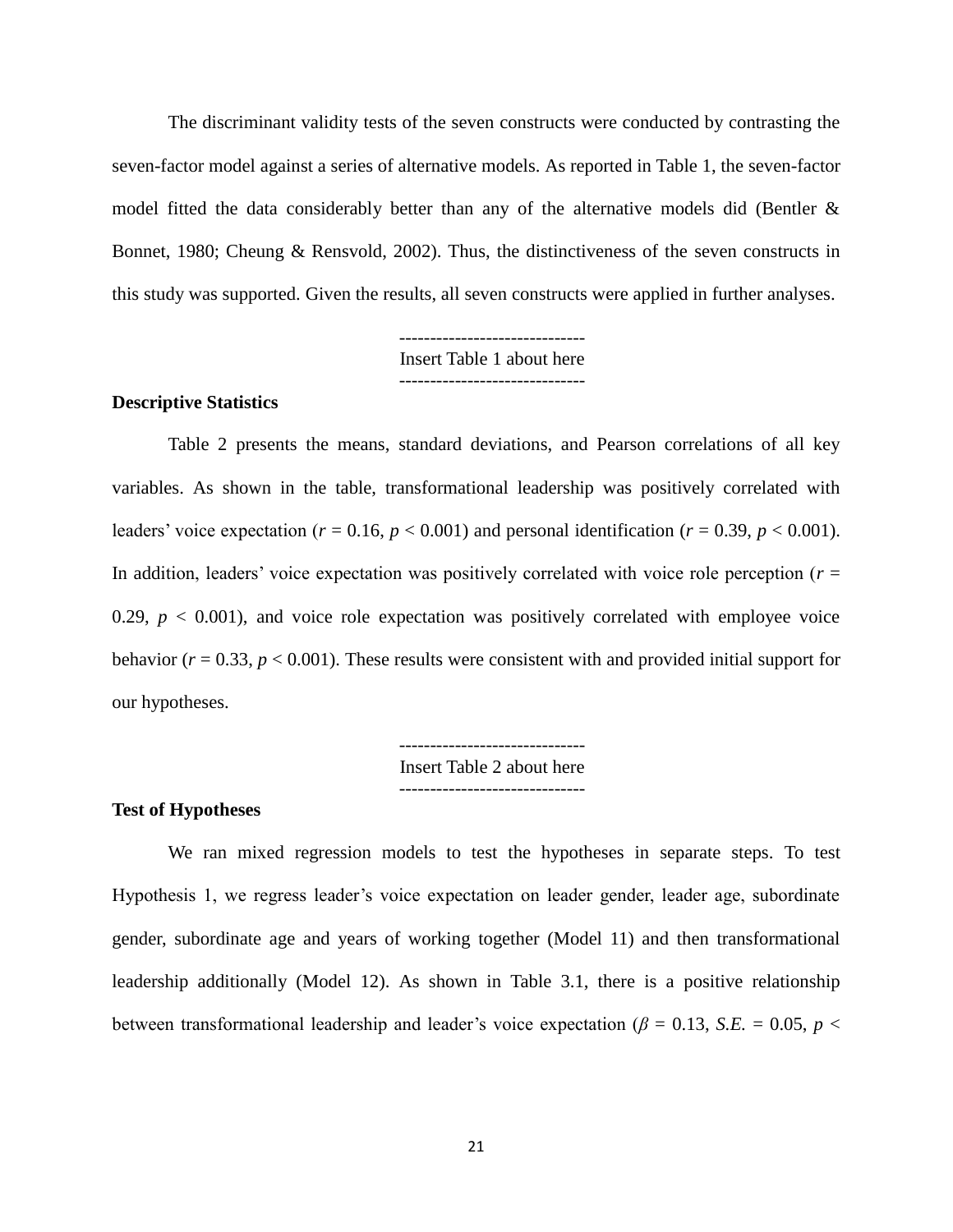0.01) while controlling for leader gender, leader age, subordinate gender, subordinate age and years of working together. Hypothesis 1 is supported.

To test Hypothesis 2, we regress voice role perception on leaders' voice expectation while controlling for demographic variables, psychological safety, felt responsibility to change, and transformational leadership (Model 21 and 22 in Table 3.1). Results indicate that leader's voice expectation was positively and significantly associated with voice role perception ( $\beta = 0.07$ , *S.E.*)  $= 0.04$ ,  $p < 0.05$ ), supporting Hypothesis 2.

Regarding Hypothesis 3, we first regress personal identification on transformational leadership while controlling for demographic variables, psychological safety and felt responsibility to change (Model 31, 32 and 33 in Table 3.2) and found that transformational leadership was positively associated with personal identification ( $\beta$  = 0.16, *S.E.* = 0.07, *p* < 0.01). Next, we examined an interaction effect between leaders' voice expectation and personal identification on voice role perception (Model 23 & 24 in Table 3.1). All interaction variables were mean centered to minimize multicollinearity (Aiken & West, 1991). Results indicate that the interaction was positively related to voice role perception ( $\beta = 0.10$ , *S.E.* = 0.05,  $p < 0.05$ )<sup>1</sup>. To determine the nature of the moderating effect, we plotted the interaction using Preacher, Curran, and Bauer's (2006) procedure of computing simple slopes at high (1 SD above mean) and low (1 SD below mean) levels of the moderator (personal identification with leader). Figure 2 shows that the interaction pattern is consistent with our hypothesis; that is, leaders' voice expectation was positively related to voice role perception when personal identification was high

 $\overline{a}$ 

<sup>1</sup>Although we did not hypothesize it directly, Hypothesis 3 also implies that transformational leadership can moderate the leader's voice expectation  $\rightarrow$  voice role perception linkage, and such moderation effect is mediated by personal identification. Therefore, we regressed voice role perception on the interaction effect between leader's voice expectation and transformational leadership with all other control variables included; however, the results show that the interaction effect is not significant. When we additionally included the interaction effect between leaders' voice expectation and personal identification, only the interaction effect between leader's voice expectation and personal identification was positively significant.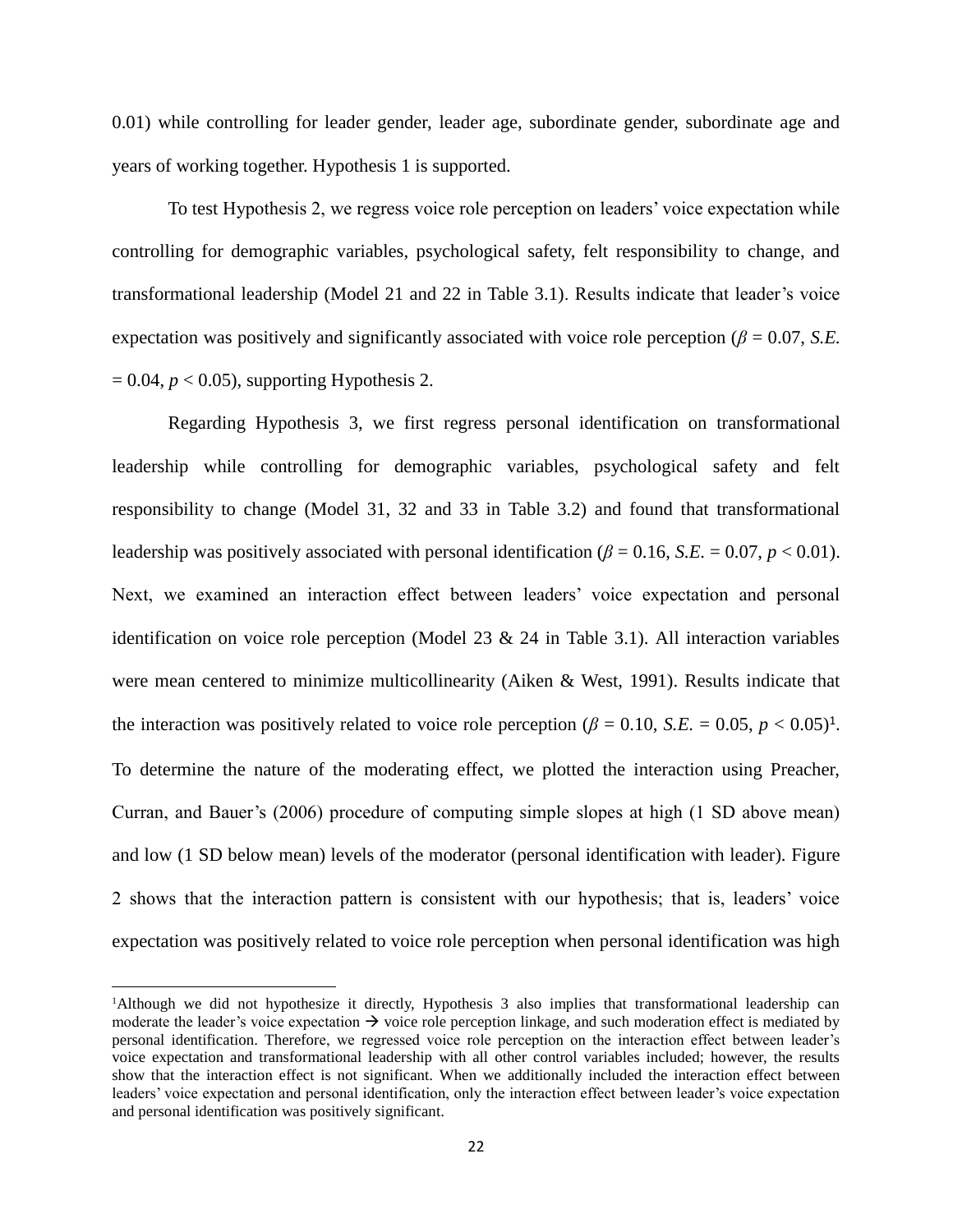$(\beta = 0.32, S.E. = 0.09, p < 0.001)$ , but was not significant at a low level of personal identification  $(\beta = -0.05, S.E. = 0.12 \, n.s.).$  Hypothesis 3 is therefore supported.

## Insert Figure 2 about here ------------------------------

To test Hypothesis 4, we regress voice behavior on voice role perception while controlling for demographic variables and all other research variables (Model 41, 42 and 43 in Table 3.2). As shown in Table 3.2, voice role perception was positively associated with employee voice behavior ( $\beta = 0.28$ , *S.E.* = 0.08,  $p < 0.01$ ), supporting Hypothesis 4.

Finally, to test Hypothesis 5, we follow a nested-equation path analytic approach (Edwards & Lambert, 2007; Hayes, 2013) and use coefficients obtained in M12, M24, and M43 to test conditional indirect effects of leader voice expectation and employee voice role perception on the association between transformational leadership and employee voice behavior when personal identification was high or low. We used the R Mediation program to calculate Monte Carlo and asymptotic normal theory confidence intervals (Tofighi & MacKinnon, 2015) to estimate the conditional indirect effects. We found the indirect effect is positive and significant when personal identification was high (conditional indirect effect  $= 0.012$ , 95% confidence interval  $= [0.002, 0.028]$  and the indirect effect is not significant when personal identification was low (conditional indirect effect  $= -0.002$ , 95% confidence interval  $[-0.011, 0.007]$ ). These results provided support for Hypothesis 5.

> Insert Table 3.1 and 3.2 about here ------------------------------

------------------------------

#### **DISCUSSION**

The goal of the current study was to deepen our understanding of why and when transformational leadership promotes employee voice behavior from a Pygmalion perspective.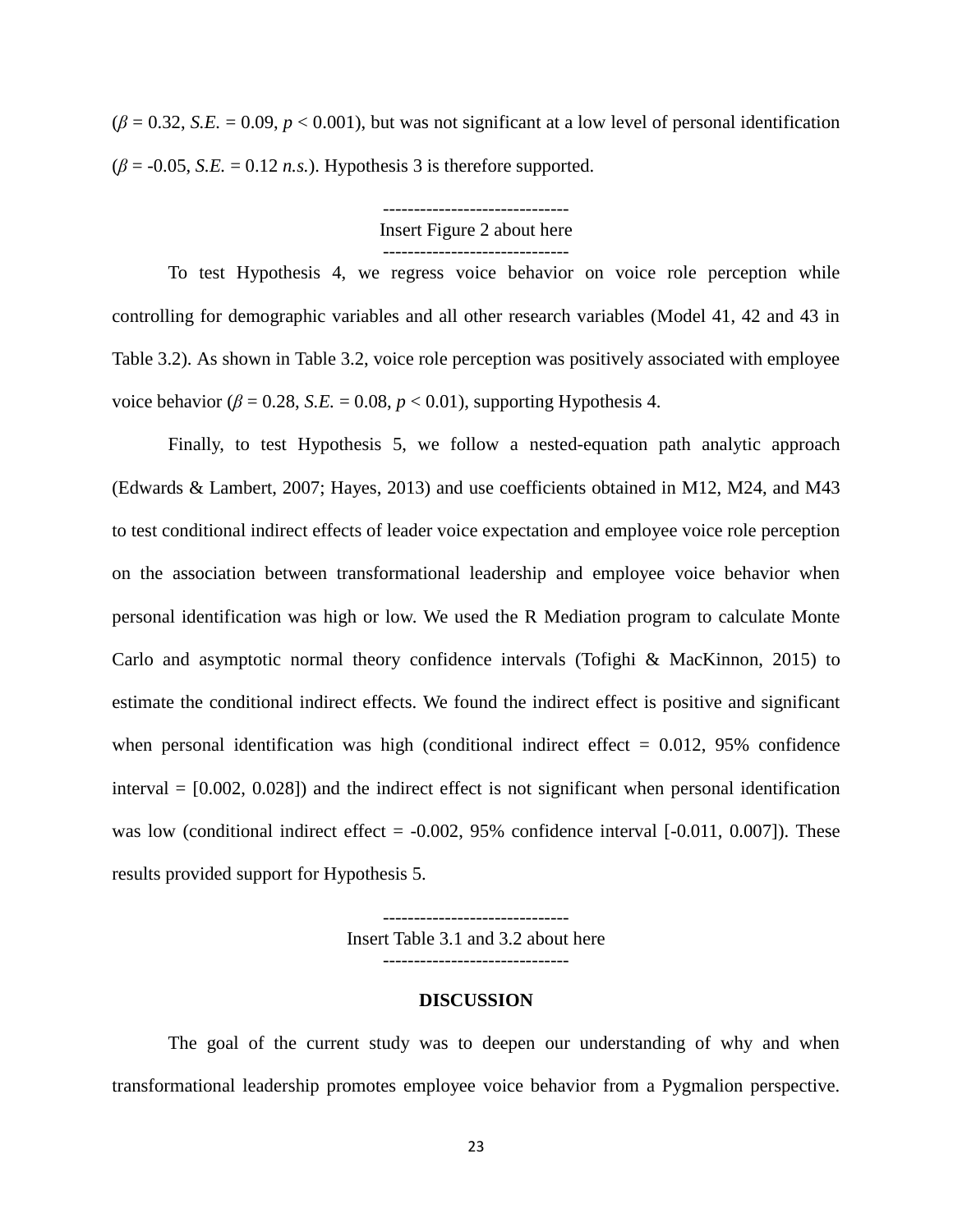We proposed that transformational leadership could facilitate employee voice behavior through a Pygmalion mechanism. Supporting our hypotheses, results from a field study in China revealed that transformational leaders elicited higher levels of leaders' voice expectation, which indirectly facilitated voice behavior through employee voice role perception. We also proposed that transformational leadership strengthens the Pygmalion process by intensifying employees' personal identification and thus the positive relationship between leaders' voice expectation and employee voice role perception, which is also supported in our study. Below we elaborate the contributions of this study to literature on voice behavior and the Pygmalion effect.

#### **Theoretical Implications**

Our study contributes to the voice literature in three ways. Our main contribution is to offer an alternative view based on Pygmalion theory to understand the impact of transformational leadership on employees' voice behavior. In contrast to the focus on a psychological safety or self-concept mechanism (Detert & Burris, 2007; Liu et al., 2010), we suggest that transformational leaders can evoke a Pygmalion process to promote employees' voice behavior by translating their voice expectations into employees' role perception. Empirically, we found that the Pygmalion mechanism drives employees to exhibit voice behavior above and beyond the direct influence of psychological safety and personal identification (as well as felt responsibility to change) that was controlled for in the analyses. This finding reflects a Pygmalion process that when transformational leaders hold expectations for voice behavior, employees report being more likely to consider voice as in-role and ultimately engage in more upward voice behavior. We therefore highlight a Pygmalion mechanism that originates inherently from the intention of transformational leadership (Avolio et al., 2009; Bass & Avolio, 1994; Eden, 1984; Podsakoff et al., 1990), which has been neglected in voice behavior research when the role of transformational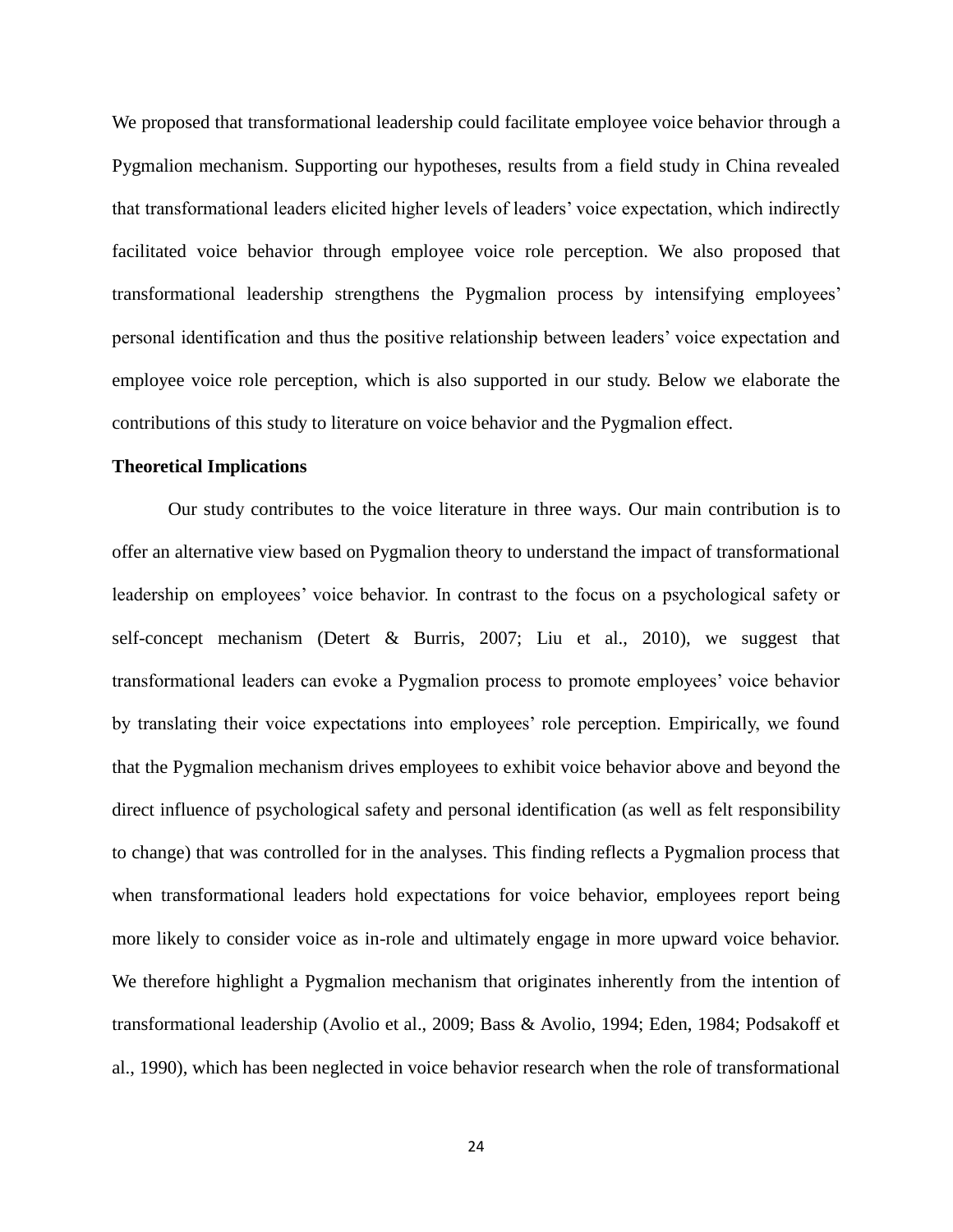leadership was discussed.

Second, as we hypothesized, employee voice role perception was found to mediate the relationship between leader voice expectation and employees' actual voice behavior. On the one hand, we explored transformational leaders and their voice expectations as antecedents of employee voice role perception. Researchers have suggested that voice role perception is a determining factor for employees to speak up (Chiaburu, Marinova, &Van Dyne, 2008) and called for more studies on why or when this broadening of roles occurs in the workplace (Tangirala et al., 2013; Van Dyne et al., 2008). On the other hand, our study joins an emerging research stream on the importance of role perceptions or definitions of proactive behaviors (e.g., Kamdar et al., 2006; McAllister et al., 2007; Tepper et al., 2007) and provides additional empirical support for the positive impact of role perceptions on these behaviors. Our results are consistent with those of previous citizenship behavior studies that stress the importance of viewing a specific behavior as in-role in order to promote such behavior (Coyle-Shapiro & Kessler, 2002; Coyle-Shapiro, Kessler, & Purcell, 2004; Morrison, 1994).

Third, in addition to indicating that transformational leaders can evoke a Pygmalion mechanism to promote employees' voice behavior by setting up voice expectations, we found that transformational leaders can strengthen this mechanism by intensifying employees' personal identification with them. In other words, we found that personal identification with the leader is a boundary condition for when transformational leadership facilitates employee voice behavior more effectively through a Pygmalion mechanism. Specifically, relative to those with low personal identification, employees with high personal identification were found to be more responsive to transformational leaders' voice expectation, leading them to form higher levels of voice role perception and engage in more voice behavior. Our finding on the moderating effect of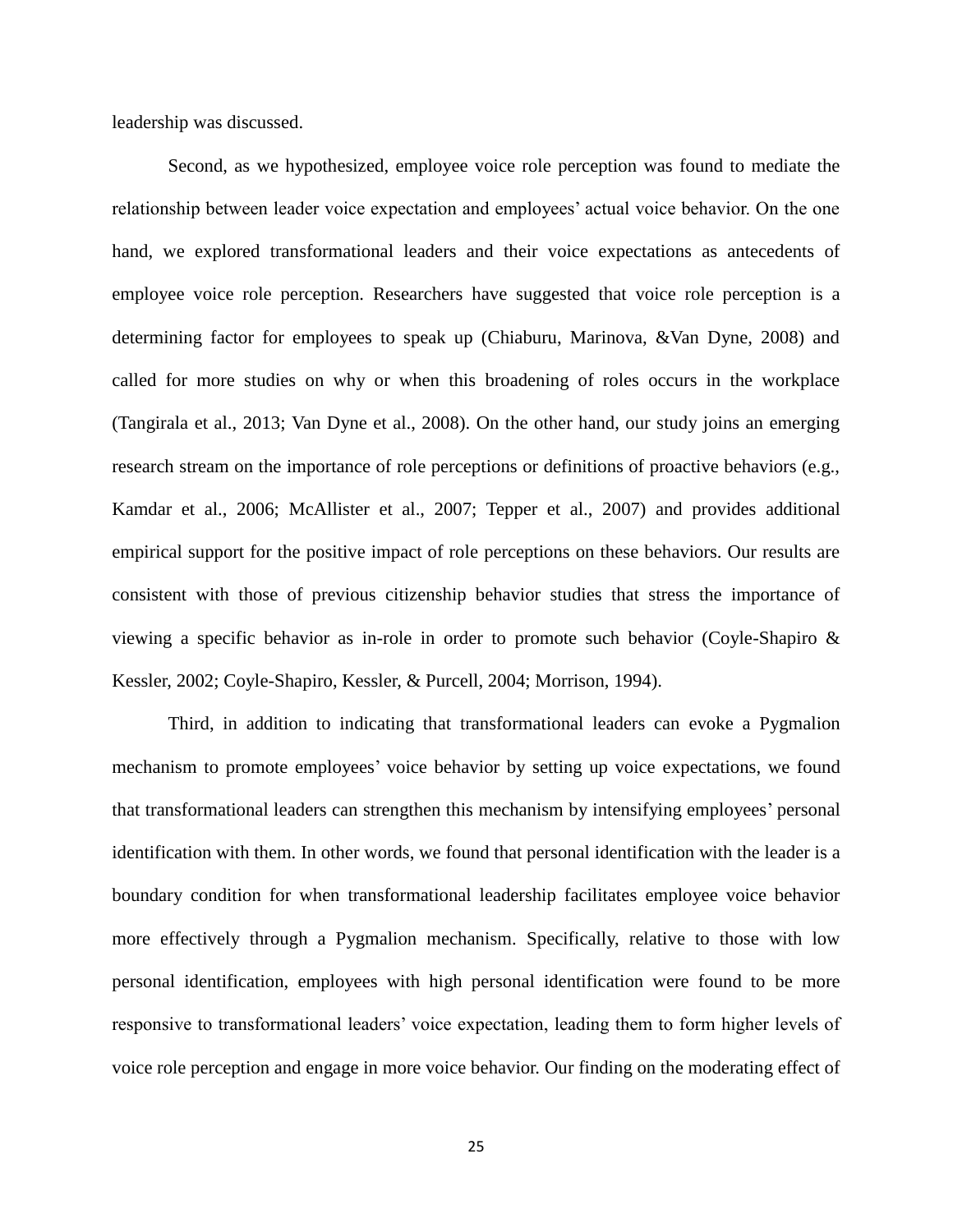personal identification thus helps reconcile the inconsistent views about how personal identification could shape a transformational leader's impact on employee voice behavior at work (Kark et al., 2003; Liu et al., 2010). Specifically, Kark et al. (2003) reported that personal identification with a transformational leader increases employees' dependence on the leader, suggesting that employees with higher personal identification with a transformational leader will be more passive and less proactive. In contrast, Liu et al. (2010) reported that personal identification with transformational leaders could directly promote voice behavior as people tend to express their concerns and make suggestions to those who care. Our study reconciles these different findings by suggesting that personal identification with a transformational leader helps boost employees' proactivity as it could increase employees' dependence on the leader as indicated by Kark et al. (2003) and thus motivate employees to internalize leaders' voice expectations and then engage in more voice behavior as observed by Liu et al. (2010). Our investigation based on Pygmalion theory therefore provides a broader picture to understand the function of personal identification with transformational leaders in shaping employees' proactivity. At the same time, our approach also indicates the importance of examining how different mechanisms of transformational leadership can jointly shape employees' behavior. For example, by examining the interactive effects of employees' personal identification with the leader and the leader's expectation, our study offers a broader understanding of how transformational leaders can shape employees' behavior in a synergic way.

Our investigation also extends the organizational behavior research on the Pygmalion effect. First, the present study demonstrates that the Pygmalion effect can be applied to the context of proactive behavior such as employee voice. Prior studies on the Pygmalion effect in management have exclusively focused on identifying how the leader's performance or creativity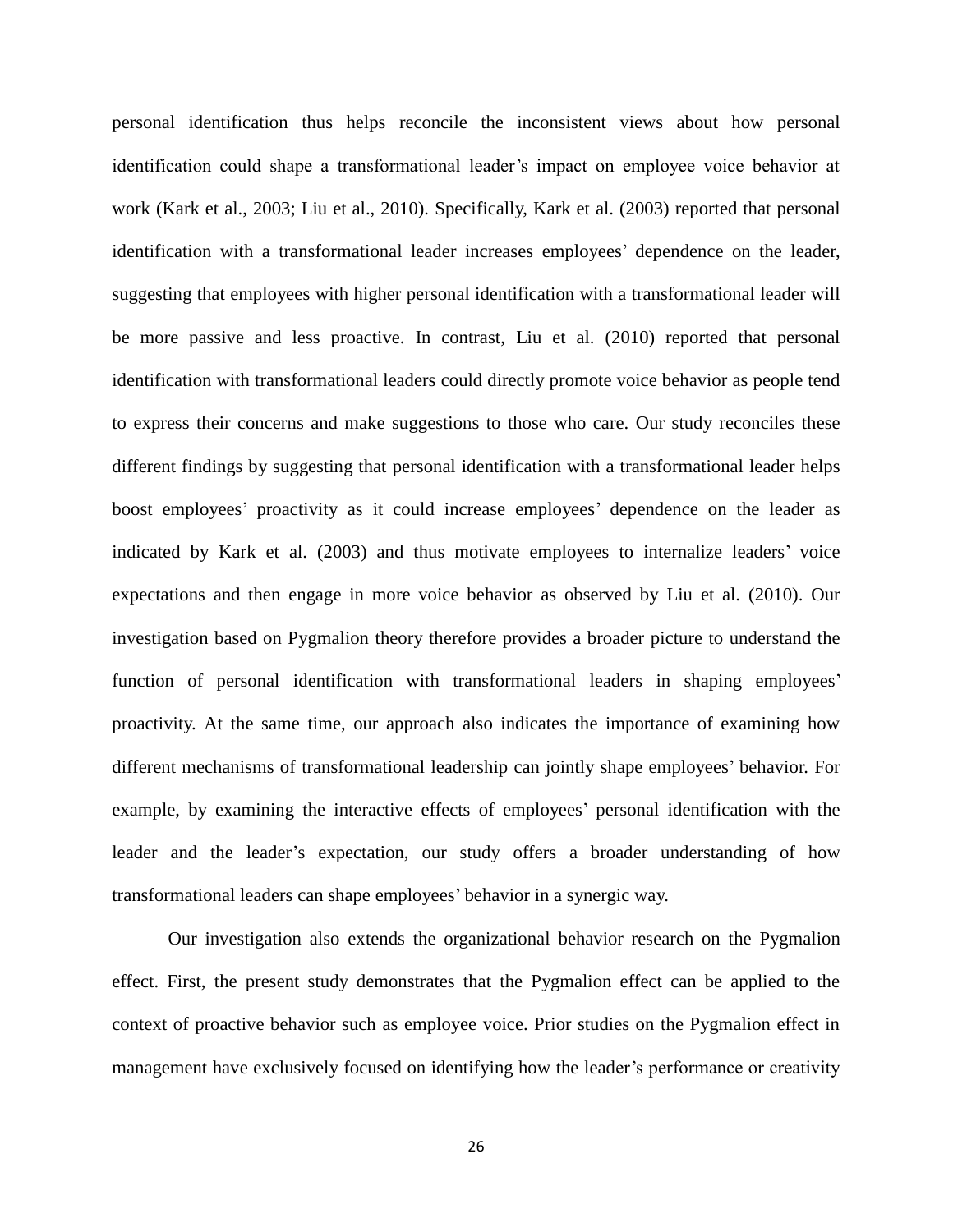expectations facilitate employee task and creativity performance (e.g., Natanovich & Eden, 2008; Tierney & Farmer, 2004; 2011; Yuan & Woodman, 2010). Our study addresses an underexplored but valuable research need by highlighting the impact of leader voice expectation on employee voice behavior. We made the very first attempt to extend the Pygmalion effect to employees' voice behavior in the workplace and extended the nomological network of constructs for the Pygmalion effect.

Second, we articulate a viewpoint that the triggered Pygmalion effect in the voice context can be explained through a role perception process. For example, we found support for the positive relationship between leader voice expectation and employee voice behavior through voice role perception, suggesting that whether employees will incorporate a leader's expectations as part of role perception is critical to generate a Pygmalion effect on employees' behavior. Our findings thus provide empirical support for Karakowsky et al.'s (2012) proposition that employees should play an active role in the Pygmalion process. To further support their proposition, our finding on the moderating effect of employees' personal identification with the leader suggests the importance of employees' perception of leaders in shaping the Pygmalion process. As "the link between leader support and subordinate self-expectations remains largely a blank box with no real explanation for the conditions under which leader expectations and support can effectively trigger the Pygmalion effect" (Karakowsky et al., 2012, p. 580), our study made the first attempt to design a field study to examine these potential boundary conditions. Our findings thus contribute a better understanding of the dynamic process between leaders and followers involved in the Pygmalion effect.

#### **Practical Implications**

The results of our study offer practical implications for managers with regard to the use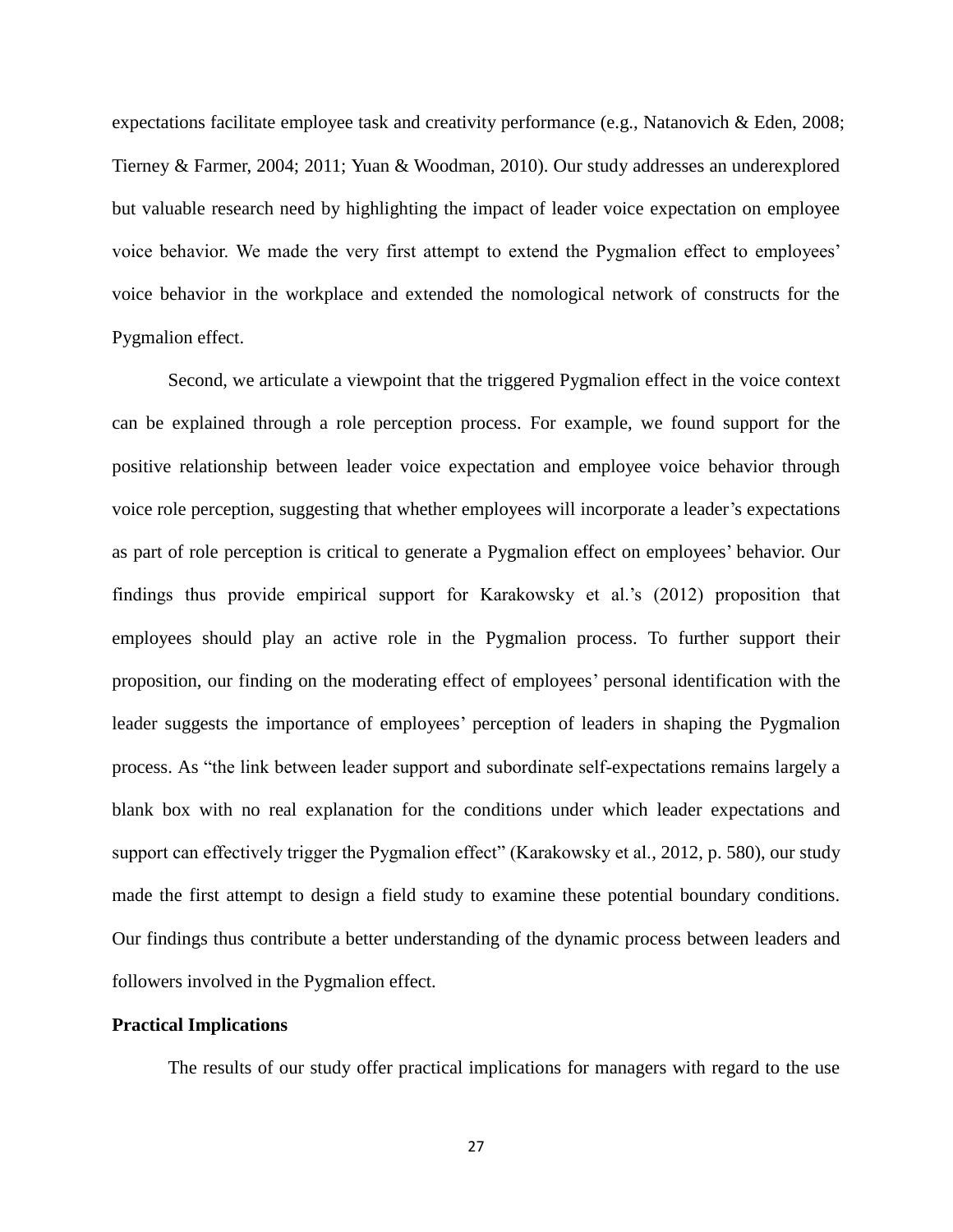of transformational leadership to stimulate employee voice behavior. First, our findings indicate that leaders who use transformational strategies can send clear voice expectations to stimulate more employee voice behavior. Managers need to bear in mind that employees generally conform to role expectations to obtain rewards and avoid sanctions (Eden, 1984; Katz & Kahn, 1978). Thus, to encourage employee voice, in addition to creating a safe environment or appealing to employees' self-concept, managers could also clearly state their voice expectations and effectively communicate those expectations to their employees through a Pygmalion mechanism. Previous researchers have suggested that managers generally provide the most relevant and important contextual cues for employee voice in organizational settings (Detert & Burris, 2007; Morrison, 2011, 2014). When employees believe that managers expect them to speak up more, they tend to regard engaging in voice as in-role prescribed.

At the same time, prior research on the Pygmalion effect suggests that there could be a gap between leaders' actual expectations and followers' perceived expectations from leaders (Karakowsky et al., 2012). Our study suggests that transformational leaders and their voice expectations should first be internalized into followers' voice role perceptions before they exert influences on followers' actual voice behaviors. Thus, transformational leaders need to be well aware of how their voice expectations are conveyed. Communication strategies such as two-way feedback collection should be adopted to ensure that followers interpret transformational leaders' voice expectation accurately.

Moreover, the moderating role of personal identification in the effects of transformational leadership on employee voice through a Pygmalion mechanism suggests that managers should not assume all employees would react similarly to their transformational leadership behaviors. Managers may find that followers with higher levels of personal identification are more receptive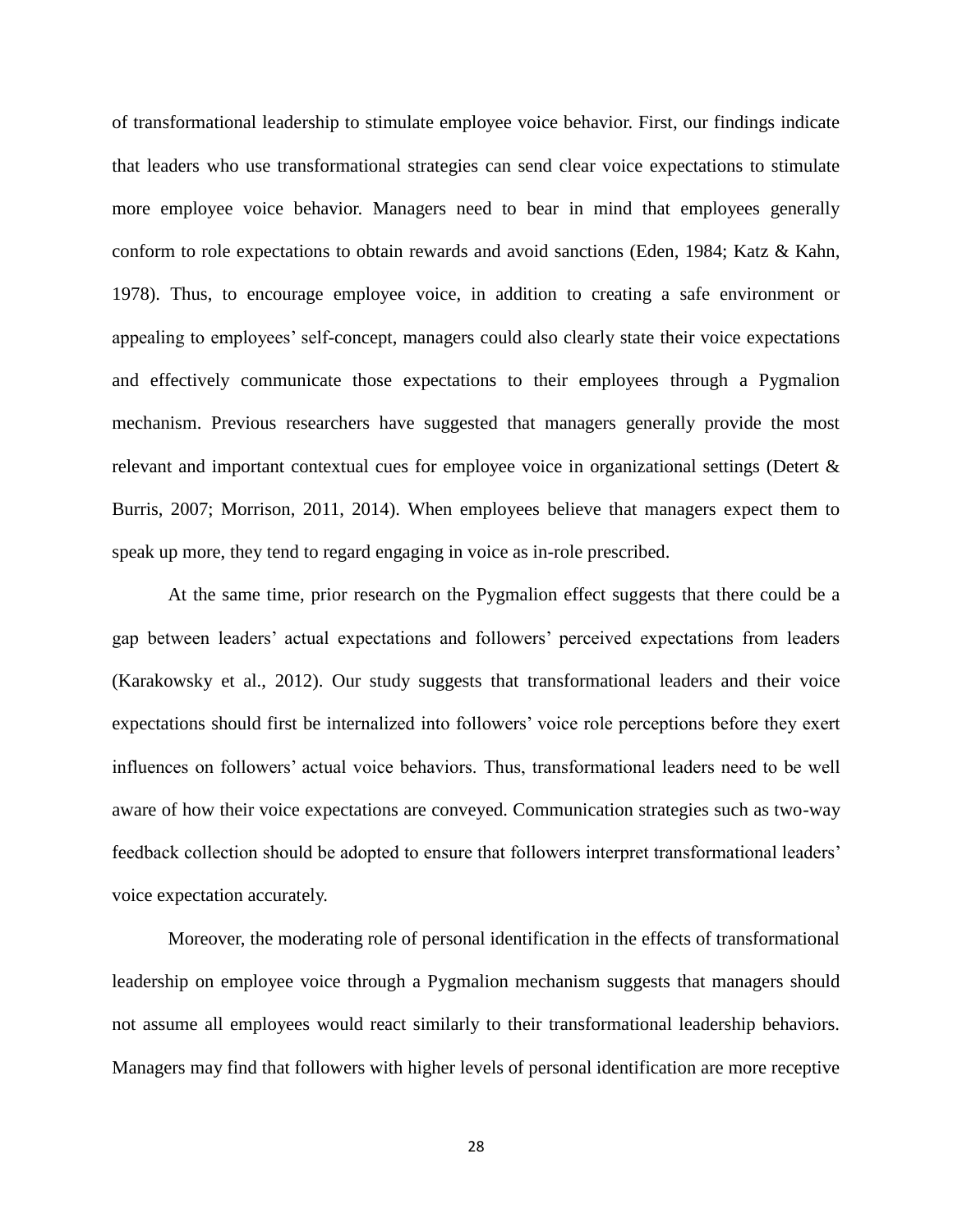to their voice expectations and thus are likely to internalize leaders' external voice expectation as voice role perception, which ultimately leads to actual voice behavior. Our study suggests that managers should also pay attention to how employees perceive their direct managers because a high level of personal identification with their leader motivates employees to internalize the manager's voice expectations more accurately and frequently. To make the Pygmalion effect more effective, managers should lead by example and form healthy work relationships with employees in order to enhance employees' personal identification with the leader.

#### **Limitations and Future Research Directions**

The theoretical and practical contributions of our study should be addressed in terms of several limitations that open up new opportunities for future research. First, the time-lagged data used in the current study preclude causal inferences. Specifically, this limitation precludes us from ruling out the possibility of reverse and reciprocal causality. Thus, our hypotheses could be better examined with longitudinal data in future field studies or laboratory experiments to establish a causal relationship.

Second, it is possible that the common method bias may artificially inflate the demonstrated relationships. However, we made great efforts to minimize common method bias by collecting independent and dependent variables, mediators, and moderators from different sources and multiple time points. For example, leaders rated voice expectation at Time 1 and employee voice behavior at Time 3 with a roughly 10-week time lag. Employees evaluated transformational leadership at Time 1 and employee voice role perception and personal identification at Time 2 with a 2-month time lag. Furthermore, in case of interaction effects, such common method variance can only deflate interaction effects (Siemsen, Roth, & Olieira, 2010). Therefore, common method variance is unlikely to bias the demonstrated moderation effect of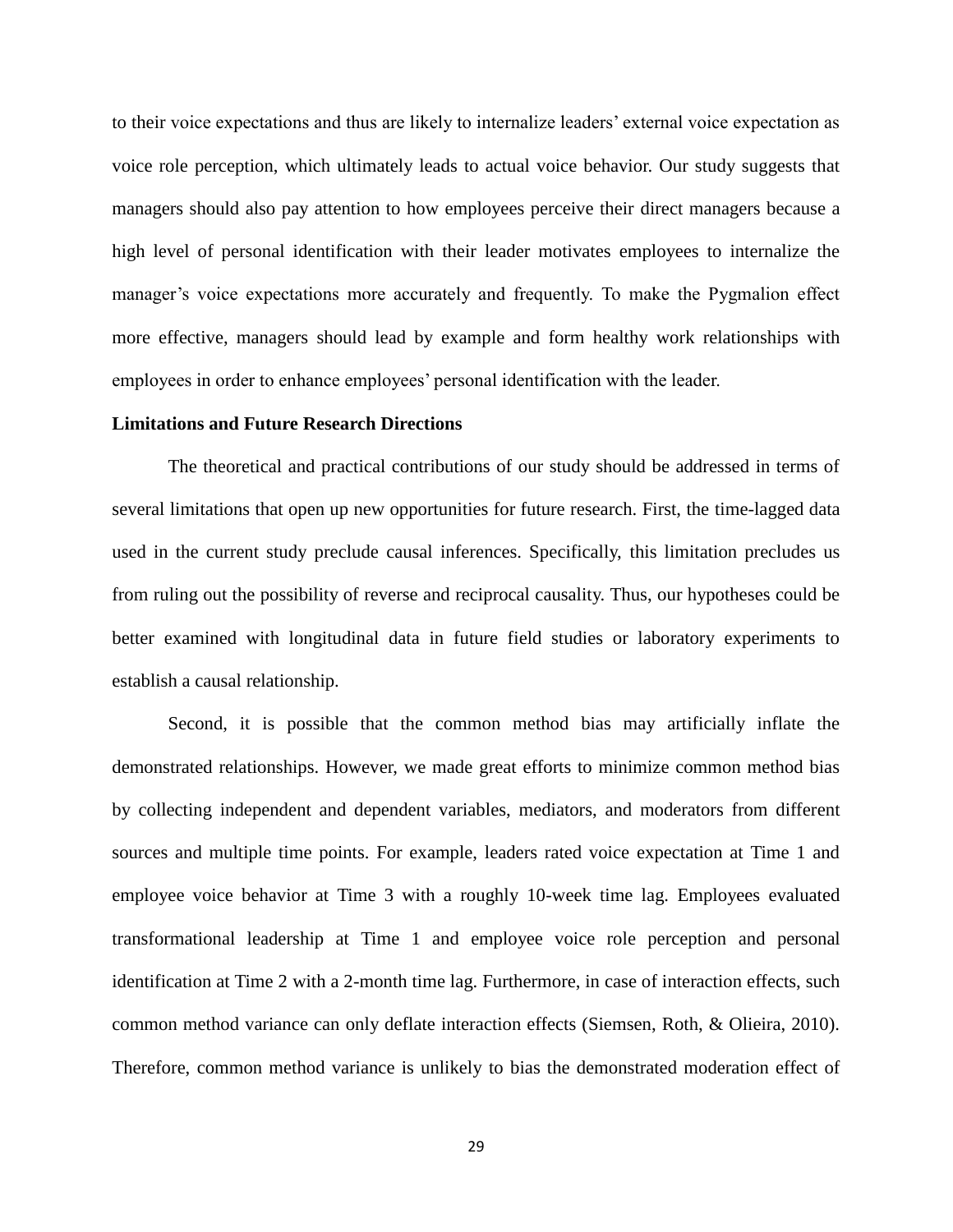personal identification with the leader, which further strengthens our confidence in the results.

Third, our data were collected from various business organizations in China, which could potentially limit the extent to which our findings can be generalized to other cultures. Particularly, leaders could have a more significant impact on employees because of the paternalism and power distance that are common in Chinese culture (Farh, Earley, & Lin, 1997; Hui, Lee, & Rousseau, 2004; Pellegrini & Scandura, 2008). The dependence of employees on leaders makes transformational leaders themselves a key influence on followers' interpretation of leader voice expectation and actual voice behavior. Notwithstanding, setting the field study context in different Chinese organizations boosts the external validity of the Pygmalion effect. The Pygmalion effect has been found in Western cultures, but its influence in Eastern cultures is less clear. Our study shows that the Pygmalion effect could be generalizable to Chinese culture. Moreover, the importance of voice has long been recognized in Chinese history. However, some cultural elements in classic Confucian culture, such as power distance, face-saving, and harmony, make Chinese people less likely to speak up (Wei, Zhang, & Chen, 2015). So it is valuable to examine how leaders in Chinese organizations can promote more voice by setting voice expectations and shaping voice perceptions. Our findings should be applicable to any contexts where both leadership and voice play important roles. Future researchers should examine similar models in other cultures and attempt to replicate our results.

Fourth, this study explored voice expectations only from leaders as the source. Carmeli and Schaubroeck (2007) suggested that expectations could come from different reference groups and could be positively or negatively associated with employees' self-expectations and behaviors. Therefore, it would be interesting to examine multiple sources of voice expectations (e.g., other team members, subordinates, customers, and family) and how they may impact or interact with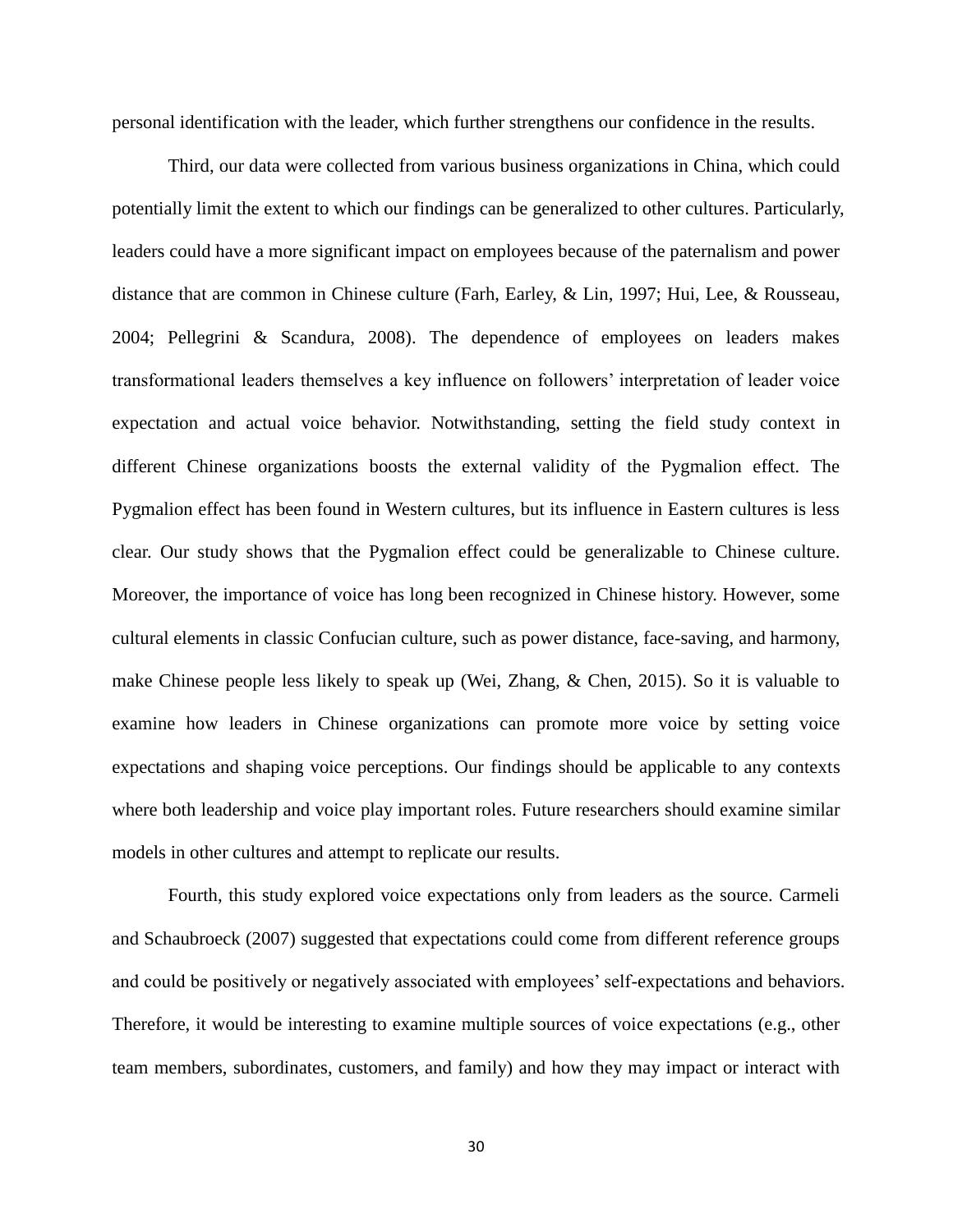each other to determine employees' voice role perception and voice behavior. In addition, it could be fruitful to include leader expectation and employee role perception with regard to a broader set of voice-related behaviors (Liang et al., 2012; Liu et al., 2010; Maynes & Podsakoff, 2014), as this would help us better understand whether the Pygmalion mechanism suggested in the current study would differentially influence different types of voice.

Fifth, this study merely explored personal identification as a boundary condition of our proposed Pygmalion mechanism. Kark et al. (2003) suggested that personalized identification and socialized identification are distinct concepts and have different impacts on employee behaviors. Whereas personalized identification with the leader anchors dependence on the leader, socialized identification with the leader anchors employee empowerment. Future empirical research should explore whether socialized identification has a stronger moderating effect on the Pygmalion mechanism in the context of voice behavior.

Lastly, our study only examined the type of voice expressed as a positively intended challenge to the status quo and generally in a supportive manner. Burris (2012) proposed that employees could speak up in either a challenging or supportive way. Recently, Maynes and Podsakoff (2014) suggested an expanded set of employee voice behaviors including supportive, constructive, defensive, and destructive types of voice. Differentiating between these different types of voice behavior could be a fruitful way for future researchers to explore the potentially different impacts of the Pygmalion mechanism on these distinct forms of voice or different paths from transformational leadership to these voices. Additionally, we follow the conventional approach to define voice and only measure the "frequency" of voice behavior in our study and thus cannot tell the issue of "quality" of voice behavior. It is possible that two employees would have the same amount of voice but different consequences. Future research could adopt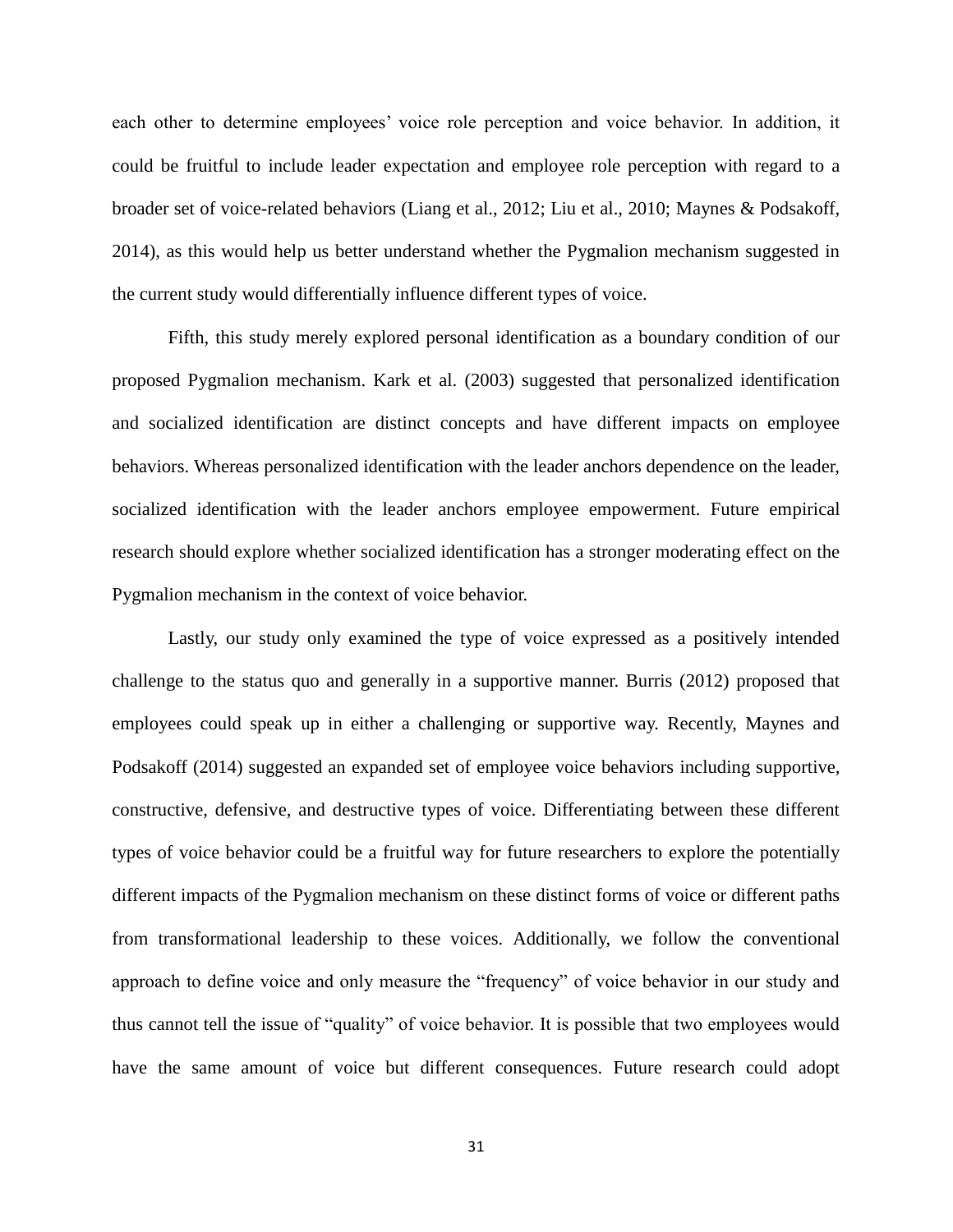qualitative study to capture the influence of voice role perception on both the "frequency" and "quality" of employees' voice behavior.

#### **Conclusion**

A Pygmalion mechanism was examined to test the influence of transformational leadership on employee voice behavior. Our research effort demonstrates that transformational leadership is positively related to employee voice through leader voice expectations and voice role perception. Moreover, employees' personal identification with their transformational leader could influence the development of voice role perception, and increased feelings of identification with their transformational leader can strengthen such positive impact. These findings provide new knowledge regarding the Pygmalion effect in organizational settings and offer important practical implications to help managers better use the Pygmalion mechanism to motivate employees' voice behaviors within groups.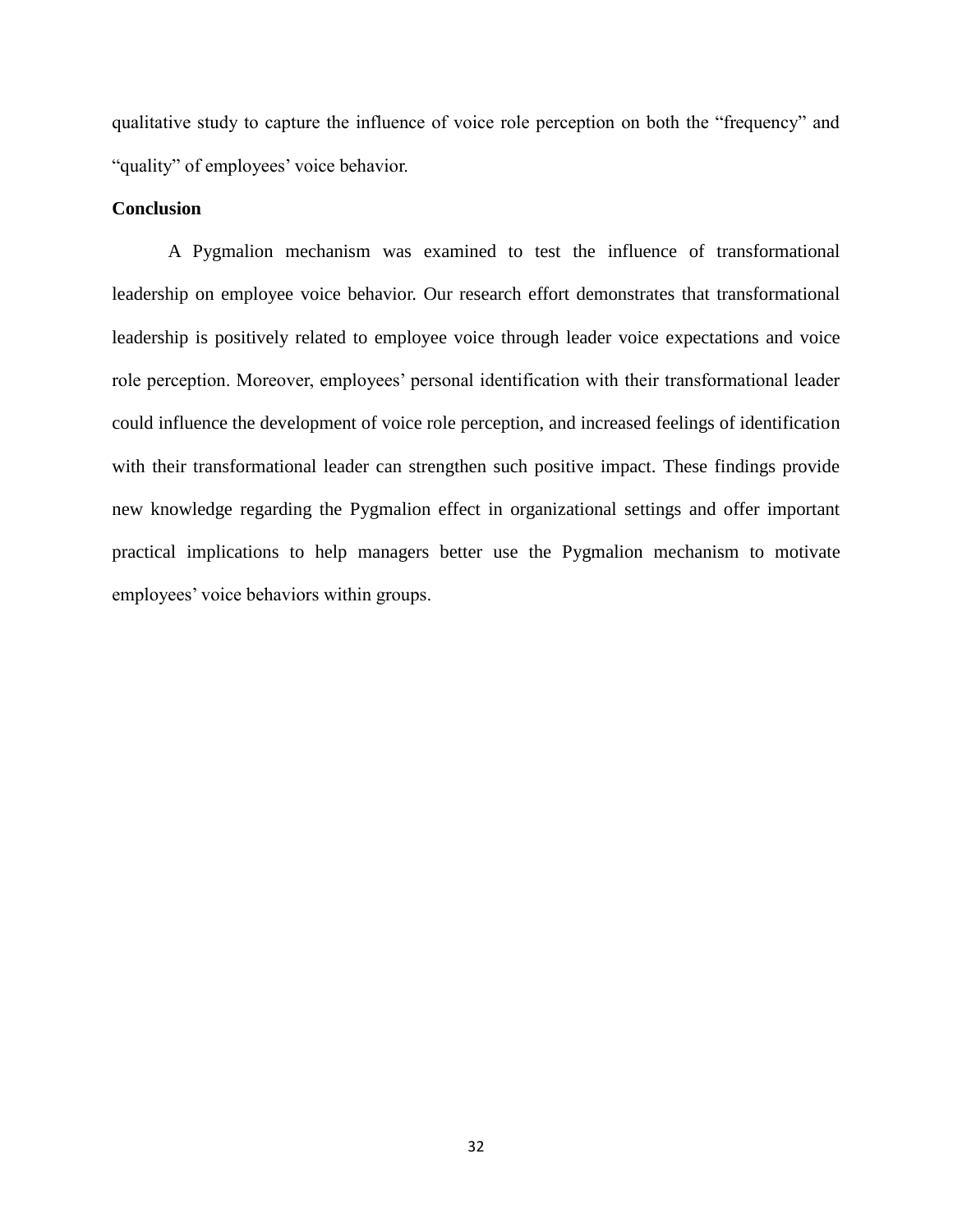#### **References**

- Aiken, L. S., & West, S. G. (1991). *Multiple regression: Testing and interpreting interactions.* Newbury Park, CA: Sage.
- Ambady, N., & Rosenthal, R. (1993). Half a minute: Predicting teacher evaluations from thin slices of nonverbal behavior and physical attractiveness. *Journal of Personality and Social Psychology, 64*, 431-441.
- Avolio, B. J., Reichard, R. J., Hannah, S. T., Walumbwa, F. O., & Chan, A. (2009). A meta-analytic review of leadership impact research: Experimental and quasi-experimental studies. *The Leadership Quarterly, 20*, 764-784.
- Bass, B. M. (1985). *Leadership and performance beyond expectation.* New York, NY: Free Press.
- Bass, B. M. (1999). Two decades of research and development in transformational leadership. *European Journal of Work and Organizational Psychology*, *8*, 9-32.
- Bass, B. M., & Avolio, B. J. (1994). Transformational leadership and organizational culture. *The International Journal of Public Administration*, *17*, 541-554.
- Bentler, P. M., & Bonett, D. G. (1980). Significance tests and goodness of fit in the analysis of covariance structures. *Psychological Bulletin*, *88*, 588-606.
- Brislin, R. W. (1980). Translation and content analysis of oral and written material. In H. C. Triandis & J. W. Berry (Eds.), *Methodology: Handbook of cross-cultural psychology* (Vol. 2, pp. 349-444). Boston, MA: Allyn & Bacon.
- Burris, E. R. (2012). The risks and rewards of speaking up: Managerial responses to employee voice. *Academy of Management Journal, 55*, 851-875.
- Carmeli, A., & Schaubroeck, J. (2007). The influence of leaders' and other referents' normative expectations on individual involvement in creative work. *The Leadership Quarterly, 18*, 35-48.
- Chen, Z. X. (2001). Further investigation of the outcomes of loyalty to supervisor: Job satisfaction and intention to stay. *Journal of Managerial Ps*
- Cheung, G. W., & Rensvold, R. B. (2002). Evaluating goodness-of-fit indexes for testing measurement invariance. *Structural Equation Modeling*, *9*, 233-255.
- Chiaburu, D. S., Marinova, S. V., & Van Dyne, L. (2008). Should I do it or not? An initial model of cognitive processes predicting voice behaviors. In L. T. Kane & M. R. Poweller (Eds.), *Citizenship in the 21st century* (pp. 127-153). France: Nova Science Publishers.
- Coyle-Shapiro, J. A., & Kessler, I. (2002). Exploring reciprocity through the lens of the psychological contract: Employee and employer perspectives. *European Journal of Work and Organizational Psychology, 11*, 69-86.
- Coyle-Shapiro, J. A., Kessler, I., & Purcell, J. (2004). Exploring organizationally directed citizenship behavior: Reciprocity or "it's my job"? *Journal of Management Studies, 41*, 85-106.
- Detert, J. R., & Burris, E. R. (2007). Leadership behavior and employee voice: Is the door really open? *Academy of Management Journal, 50*, 869-884.
- Detert, J. R., & Edmondson, A. C. (2011). Implicit voice theories: Taken-for-granted rules of self-censorship at work. *Academy of Management Journal, 54*, 461-488.
- Eden, D. (1984). Self-fulfilling prophecy as a management tool: Harnessing Pygmalion. *Academy of Management Review, 9*, 64-73.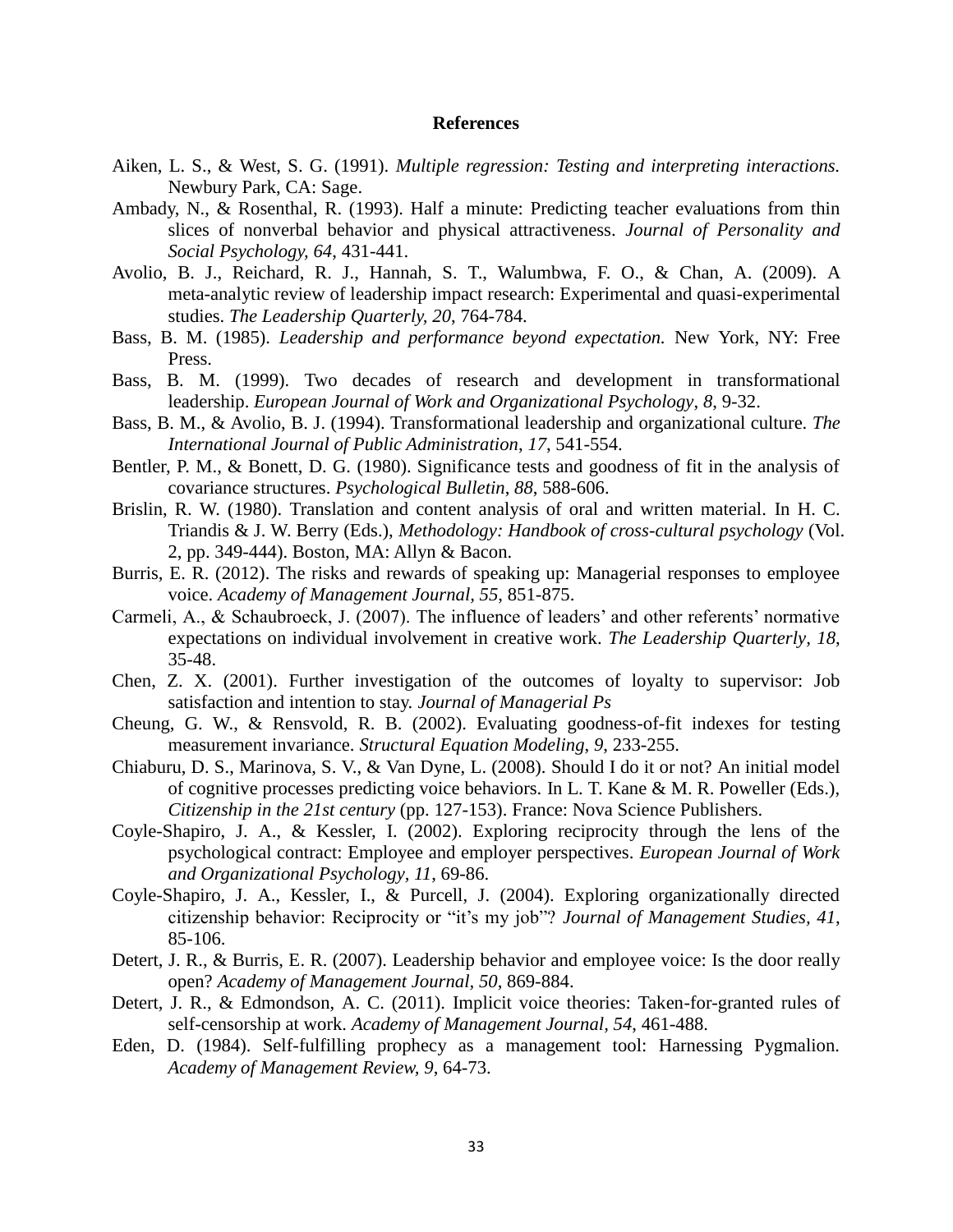- Eden, D. (1990). *Pygmalion in management: Productivity as a self fulfilling prophecy*. Lexington: D. C. Heath.
- Eden, D. (1992). Leadership and expectations: Pygmalion effects and other self-fulfilling prophecies in organizations. *Leadership Quarterly, 3*, 271-305.
- Edmondson, A. C. (1999). Psychological safety and learning behavior in work teams. *Administrative Science Quarterly, 44*, 350-383.
- Edwards, J. R., & Lambert, L. S. (2007). Methods for integrating moderation and mediation: A general analytical framework using moderated path analysis. *Psychological Methods, 12*, 1-22.
- Farh, J. L., Earley, P., & Lin, S. C. (1997). Impetus for action: A cultural analysis of justice and organizational citizenship behavior in Chinese society. *Administrative Science Quarterly, 42*, 421-444.
- Farmer, S. M., Tierney, P., & Kung-Mcintyre, K. (2003). Employee creativity in Taiwan: An application of role identity theory. *Academy of Management Journal*, *46*, 618-630.
- Foo, M. D., Uy, M. A., & Baron, R. A. (2009). How do feelings influence effort? An empirical study of entrepreneurs' affect and venture effort. *Journal of Applied Psychology*, *94*, 1086-1094.
- Frazier, M. L., & Bowler, W. M. (2015). Voice climate, supervisor undermining, and work outcomes: A group-level examination. *Journal of Management*,*41*, 841-863.
- Fuller, J. B., Marler, L. E., & Hester, K. (2006). Promoting felt responsibility for constructive change and proactive behavior: Exploring aspects of an elaborated model of work design. *Journal of Organizational Behavior, 27,* 1089-1120.
- Graen, G. B., & Uhl-Bien, M. (1995). Relationship-based approach to leadership: Development of leader-member exchange (LMX) theory of leadership over 25 years: Applying a multi-level multi-domain perspective. *The Leadership Quarterly*, *6*, 219-247.
- Grant, A. M., & Ashford, S. J. (2008). The dynamics of proactivity at work. *Research in Organizational Behavior, 28*, 3-34.
- Hayes, A. F. (2013). Introduction to mediation, moderation, and conditional process analysis: a regression-based approach. *Journal of Educational Measurement*, 51, 335-337.
- Howell, J. M., & Avolio, B. J. (1993). Transformational leadership, transactional leadership, locus of control, and support for innovation: Key predictors of consolidated-business-unit performance. *Journal of Applied Psychology*, *78*, 891-902.
- Hui, C., Lee, C., & Rousseau, D. M. (2004). Psychological contract and organizational citizenship behavior in China: Investigating generalizability and instrumentality. *Journal of Applied Psychology, 89*, 311-321.
- Johanson, J. C. (1999). Effect of target's sex on manipulations of self-fulfilling prophecy. *Psychological Reports*, *84*, 413-423.
- Kamdar, D., McAllister, D. J., & Turban, D. B. (2006). "All in a Day's Work:" How follower individual differences and justice perceptions predict OCB role definitions and behavior. *Journal of Applied Psychology, 91*, 841-855.
- Karakowsky, L., DeGama, N., & McBey, K. (2012). Facilitating the Pygmalion effect: The overlooked role of subordinate perceptions of the leader. *Journal of Occupational and Organizational Psychology, 85*, 579-599.
- Kark, R., & Shamir, B. (2002). The influence of transformational leadership on followers' relational versus collective self-concept. *Academy of Management Annual Meeting Proceedings*, 2002(1), D1-D6.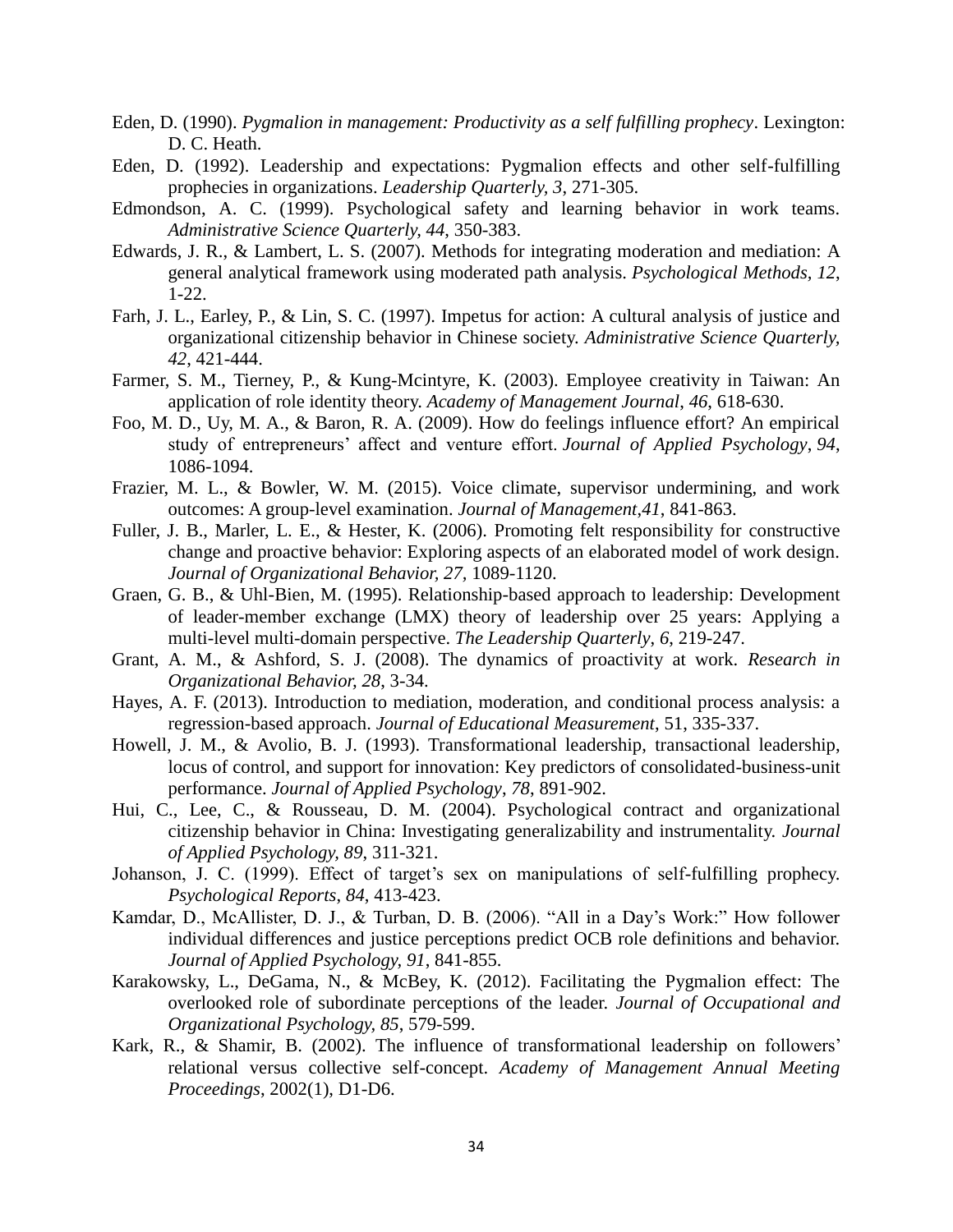- Kark, R., Shamir, B., & Chen, G. (2003). The two faces of transformational leadership: Empowerment and dependency. *Journal of Applied Psychology, 88*, 246-255.
- Kark, R., & Van Dijk, D. (2007). Motivation to lead, motivation to follow: The role of the self-regulatory focus in leadership processes. *Academy of Management Review*, *32*, 500-528.
- Katz, D., & Kahn, R. L. (1978). *The social psychology of organizations.* New York, NY: Wiley.
- Kierein, N. M., & Gold, M. A. (2000). Pygmalion in work organizations: A meta-analysis. *Journal of Organizational Behavior*, *21*, 913-928.
- Kim, J., MacDuffie, J. P., & Pil, F. K. (2010). Employee voice and organizational performance: Team versus representative influence. *Human Relations, 63*, 371-394.
- Kirkman, B. L., Chen, G., Farh, J. L, Chen, Z. X., & Lowe, K. B. (2009). Individual power distance orientation and follower reactions to transformational leaders: A cross- level, cross-cultural examination. *Academy of Management Journal, 52*, 744-764.
- LePine J. A., & Van Dyne L. (1998). Predicting voice behavior in work groups. *Journal of Applied Psychology, 83*, 853-868.
- Lam, C. F., & Mayer, D. M. (2014). When do employees speak up for their customers? A model of voice in a customer service context. *Personnel Psychology*, *67*, 637-666.
- Liang, J., Farh, C. I. C., & Farh, J. L. (2012). Psychological antecedents of promotive and prohibitive voice: A two-wave examination. *Academy of Management Journal, 55*, 71-92.
- Liu, W., Zhu, R., & Yang, Y. (2010). I warn you because I like you: Voice behavior, employee identifications and transformational leadership. *The Leadership Quarterly, 21*, 189-202.
- Livingston, J. S. (2003). Pygmalion in management. *Harvard Business Review, 81*, 97-106.
- Mael, F., & Ashforth, B. E. (1992). Alumni and their alma mater: A partial test of the reformulated model of organizational identification. *Journal of Organizational Behavior, 13*, 103-123.
- Maynes, T. D., & Podsakoff, P. M. (2014). Speaking more broadly: An examination of the nature, antecedents, and consequences of an expanded set of employee voice behaviors. *Journal of Applied Psychology*, *99*, 87-112.
- McAllister, D. J., Kamdar, D., Morrison, E. W., & Turban, D. B. (2007). Disentangling role perceptions: How perceived role breadth, discretion, instrumentality, and efficacy relate to helping and taking charge. *Journal of Applied Psychology, 92*, 1200-1211.
- McNatt, D. B. (2000). Ancient Pygmalion joins contemporary management: A meta-analysis of the result. *Journal of Applied Psychology*, *85*, 314-322.
- Morrison, E. W. (1994). Role definitions and organizational citizenship behavior: The importance of the employee's perspective. *Academy of Management Journal*, 37, 1543-1567.
- Morrison, E. W. (2011). Voice and silence within organizations: Literature review and directions for future research. *Academy Management Annual*, *5*, 373-412.
- Morrison, E. W. (2014). Employee voice and silence. *Annual Review of Organizational Psychology and Organizational Behavior, 1*, 173-197.
- Morrison, E. W., & Phelps, C. C. (1999). Taking charge at work: Extra-role efforts to initiate workplace change. *Academy of management Journal*, *42*, 403-419.
- Natanovich, G., & Eden, D. (2008). Pygmalion effects among outreach supervisors and tutors: Extending sex generalizability. *Journal of Applied Psychology, 93*, 1382-1389.
- Ng, T. W., & Feldman, D. C. (2008). The relationship of age to ten dimensions of job performance. *Journal of Applied Psychology*, *93*, 392-423.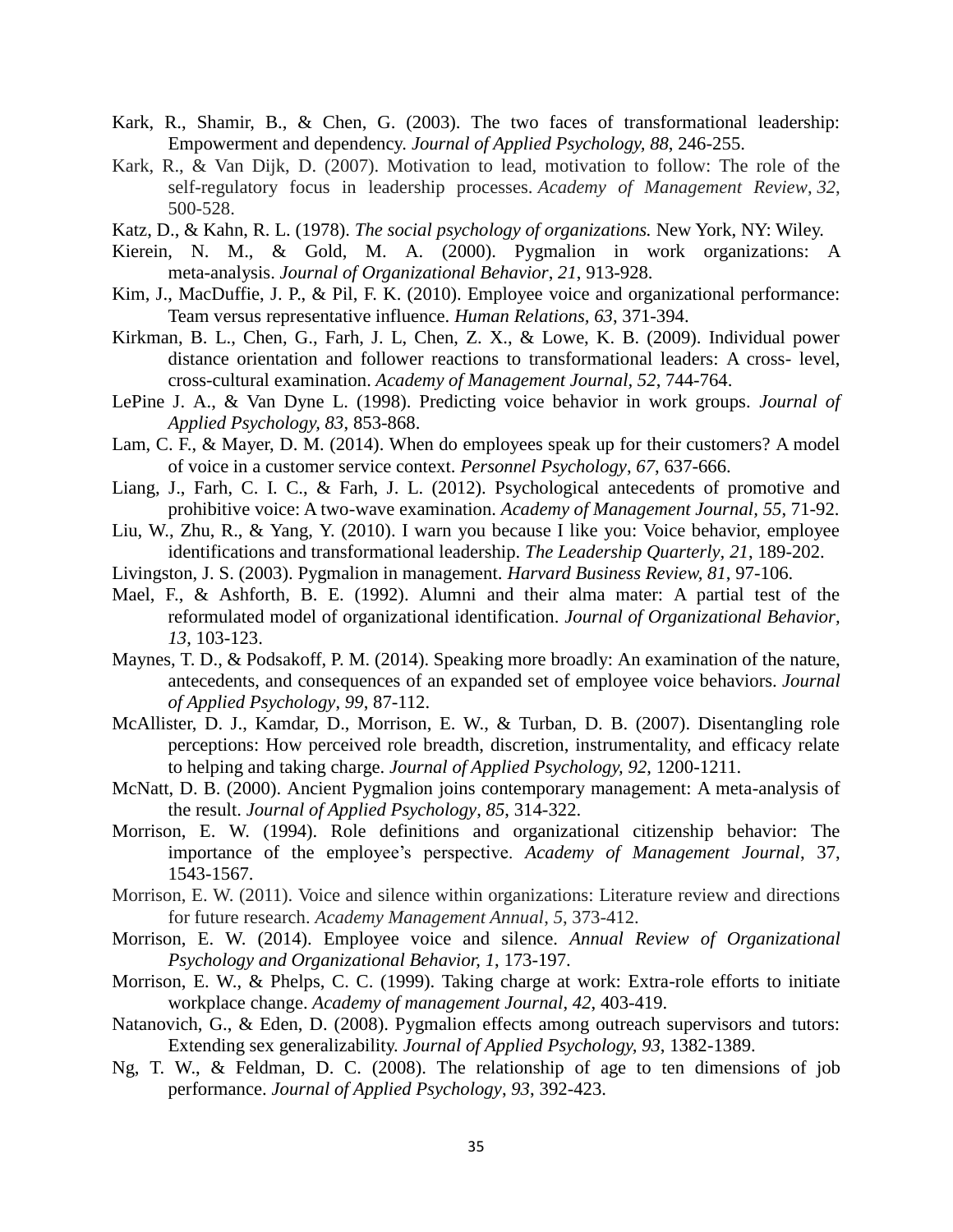- Ng, T. W. H., & Feldman, D. C. (2012). Employee voice behavior: A meta-analytic test of the conservation of resources framework. *Journal of Organizational Behavior, 33*, 216-234.
- Parker, S. K., Bindl, U. K., & Strauss, K. (2010). Making things happen: A model of proactive motivation. *Journal of Management, 36*, 827-856.
- Parker, S. K., & Collins, C. G. (2010). Taking stock: Integrating and differentiating multiple proactive behaviors. *Journal of Management, 36,* 633-662.
- Parker, S. K., Wall, T. D., & Jackson, P. R. (1997). "That's not my job": Developing flexible employee work orientations. *Academy of Management Journal*, *40*, 899-929.
- Parker, S. K., Williams, H. M., & Turner, N. (2006). Modeling the antecedents of proactive behavior at work*. Journal of Applied Psychology, 91,* 636-652*.*
- Parker, S. K., & Wu, C. H. (2014). Leading for proactivity: How leaders cultivate staff who make things happen. In D. Day (Ed.), *The Oxford handbook of leadership and organizations* (pp. 1-34). Oxford: Oxford University Press.
- Pellegrini, E. K., & Scandura, T. A. (2008). Paternalistic leadership: A review and agenda for future research. *Journal of Management, 34*, 566-593.
- Podsakoff, P. M., MacKenzie, S. B., Lee, J.-Y., & Podsakoff, N. P. (2003). Common method variance in behavioral research: A critical review of the literature and recommended remedies. *Journal of Applied Psychology*, *88*, 879-903.
- Podsakoff, P. M., MacKenzie, S. B., Moorman, R. H., & Fetter, R. (1990). Transformational leader behaviors and their effects on followers' trust in leader, satisfaction, and organizational citizenship behaviors. *The Leadership Quarterly*, *1*, 107-142.
- Podsakoff, P. M., & Organ, D. W. (1986). Self-reports in organizational research: Problems and prospects. *Journal of Management*, *12*, 531-544.
- Preacher, K. J., Curran, P. J., & Bauer, D. J. (2006). Computational tools for probing interactions in multiple linear regression, multilevel modeling, and latent curve analysis. *Journal of Educational and Behavioral Statistics, 31,* 437-448.
- Qu, R., Janssen, O., & Shi, K. (2015). Transformational leadership and follower creativity: The mediating role of follower relational identification and the moderating role of leadership creativity expectations. *The Leadership Quarterly, 26*, 286-299.
- Seibert, S. E., Kraimer, M. L., & Crant, J. M. (2001). What do proactive people do? A longitudinal model linking proactive personality and career success. *Personnel Psychology,* 54, 845-874.
- Shamir, B., Zakay, E., Breinin, E., & Popper, M. (1998). Correlates of charismatic leader behavior in military units: Subordinates' attitudes, unit characteristics, and superiors' appraisals of leader performance. *Academy of Management Journal*, 41, 387-409.
- Siemsen, E., Roth, A., & Oliveira, P. (2010). Common method bias in regression models with linear, quadratic, and interaction effects. *Organizational Research Methods*, *13*, 456-476.
- Sluss, D. M., & Ashforth, B. E. (2007). Relational identity and identification: Defining ourselves through work relationships. *Academy of Management Review, 32*, 9-32.
- Sutton, C. D., & Woodman, R. W. (1989). Pygmalion goes to work: The effects of supervisor expectations in a retail setting. *Journal of Applied Psychology, 74*, 943-950.
- Tangirala, S., Kamdar, D., Venkataramani, V., & Parke, M. R. (2013). Doing right versus getting ahead: The effects of duty and achievement orientations on employees' voice. *Journal of Applied Psychology*, *98*, 1040-1050.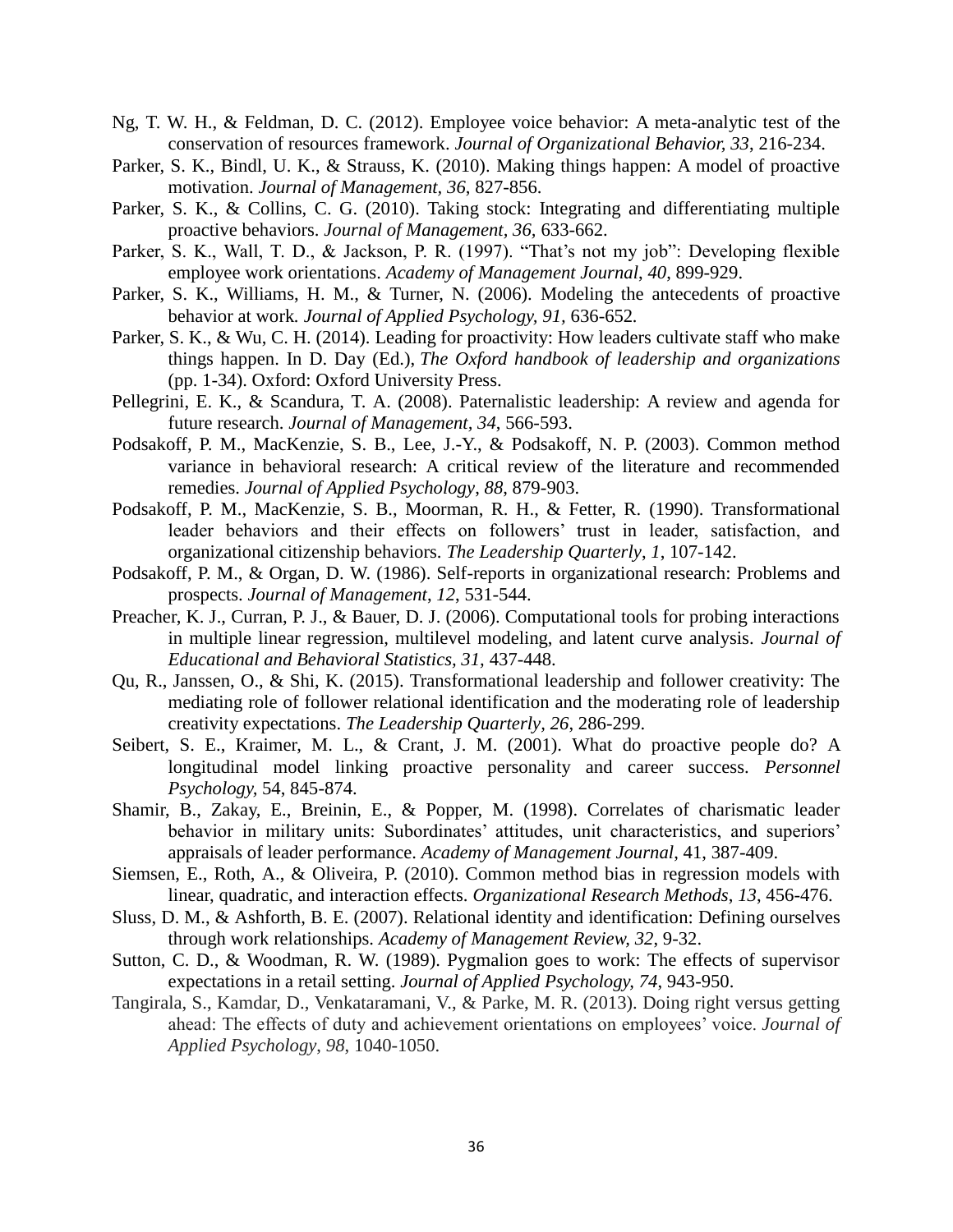- Tangirala, S., & Ramanujam, R. (2008). Exploring nonlinearity in employee voice: The effects of personal control and organizational identification. *Academy of Management Journal*, *51*, 1189-1203.
- Tepper, B. J., Moss, S. E., & Lockhart, D. E. (2007). Abusive supervision, upward maintenance communication, and subordinates' psychological distress. *Academy of Management Journal, 50*, 1160-1180.
- Tierney, P., & Farmer, S. M. (2004). The Pygmalion process and employee creativity. *Journal of Management, 30*, 413-432.
- Tierney, P., & Farmer, S. M. (2011). Creative self-efficacy development and creative performance over time. *Journal of Applied Psychology*, *96*, 277-293.
- Tofighi, D., & MacKinnon, D. P. (2015). Monte Carlo confidence intervals for complex functions of indirect effects. *Structural Equation Modeling: A Multidisciplinary Journal, 23*, 194-205.
- Van Dyne, L., Kamdar, D., & Joireman, J. (2008). In-role perceptions buffer the negative impact of low LMX on helping and enhance the positive impact of high LMX on voice. *Journal of Applied Psychology*, 93, 1195-1207.
- Van Knippenberg, D., Van Knippenberg, B., De Cremer, D., & Hogg, M. A. (2004). Leadership, self, and identify: A review and research agenda. *Leadership Quarterly, 15*, 825-856.
- Walumbwa, F. O., Avolio, B. J., & Zhu, W. (2008). How transformational leadership weaves its influence on individual job performance: The role of identification and efficacy beliefs. *Personnel Psychology*, *61*, 793-825.
- Walumbwa, F. O., & Schaubroeck, J. (2009). Leader personality traits and employee voice behavior: Mediating roles of ethical leadership and work group psychological safety. *Journal of Applied Psychology, 94*, 1275-1286.
- Wang, P., & Rode, J. (2010). Transformational leadership and follower creativity: The moderating effects of identification with leader and organizational climate. *Human Relations, 63*, 1105-1128.
- Wei, X., Zhang, Z. X., & Chen, X. P. (2015). I will speak up if my voice is socially desirable: A moderated mediating process of promotive versus prohibitive voice. *Journal of Applied Psychology*, *100*, 1641-1652.
- White, S. S., & Locke, E. A. (2000). Problems with the Pygmalion effect and some proposed solutions. *The Leadership Quarterly, 11*, 389-415.
- Whiteley, P., Sy, T., & Johnson, S. K. (2012). Leaders' conceptions of followers: Implications for naturally occurring Pygmalion effects. *The Leadership Quarterly, 23*, 822-834.
- Whiting, S. W., Podsakoff, P. M., & Pierce, J. R. (2008). Effects of task performance, helping, voice, and organizational loyalty on performance appraisal ratings. *Journal of Applied Psychology*, *93*, 125-139.
- Wu, J. B., Tsui, A. S., & Kinicki, A. J. (2010). Consequences of differentiated leadership in groups. *Academy of Management Journal*, *53*, 90-106.
- Yuan, F., & Woodman, R. W. (2010). Innovative behavior in the workplace: The role of performance and image outcome expectations. *Academy of Management Journal, 53*, 323-342.
- Zhu, W., Wang, G., Zheng, X., Liu, T., & Miao, Q. (2013). Examining the role of personal identification with the leader in leadership effectiveness: A partial nomological network. *Group & Organization Management, 38*, 36-67.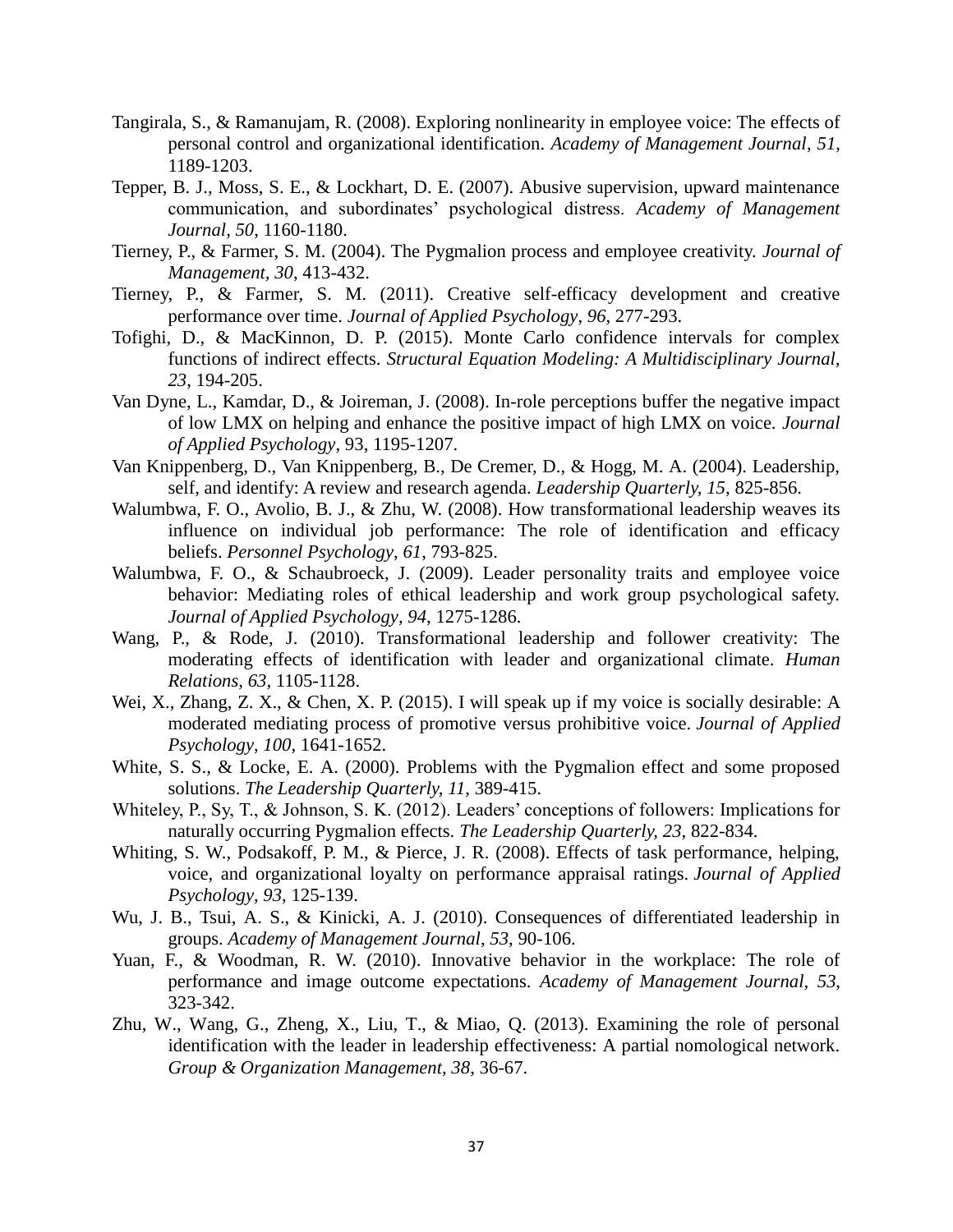|                                | $\chi^2$ | $d\!f$ | $\chi^2/df$ | <b>AIC</b> | <b>BIC</b> | <b>CFI</b> | TLI  | <b>SRMR</b> | RMSEA(90%CI)        |
|--------------------------------|----------|--------|-------------|------------|------------|------------|------|-------------|---------------------|
| Seven-factor model             | 1118.05  | 539    | 2.07        | 27727.99   | 28229.01   | 0.91       | 0.90 | 0.05        | $0.05$ [0.05, 0.06] |
| Six-factor model <sup>a</sup>  | 1564.10  | 545    | 2.87        | 28162.04   | 28639.20   | 0.84       | 0.83 | 0.08        | $0.07$ [0.06, 0.07] |
| Six-factor model b             | 1258.45  | 545    | 2.31        | 27856.39   | 28333.55   | 0.89       | 0.88 | 0.05        | $0.06$ [0.05, 0.06] |
| Six-factor model <sup>c</sup>  | 1195.90  | 545    | 2.19        | 27793.84   | 28271.00   | 0.89       | 0.89 | 0.05        | $0.06$ [0.05, 0.06] |
| Six-factor model d             | 1231.28  | 545    | 2.26        | 27829.21   | 28306.38   | 0.89       | 0.88 | 0.05        | $0.06$ [0.05, 0.06] |
| Five-factor model <sup>e</sup> | 1322.98  | 550    | 2.41        | 27910.92   | 28368.20   | 0.88       | 0.87 | 0.05        | $0.06$ [0.05, 0.06] |
| Five-factor model f            | 1803.46  | 550    | 3.28        | 28391.40   | 28848.68   | 0.80       | 0.79 | 0.07        | $0.08$ [0.07, 0.08] |
| Four-factor model <sup>g</sup> | 1597.24  | 554    | 2.88        | 28177.17   | 28618.55   | 0.84       | 0.83 | 0.06        | $0.07$ [0.06, 0.07] |
| Three-factor model h           | 2041.53  | 557    | 3.67        | 28615.47   | 29044.91   | 0.77       | 0.75 | 0.07        | $0.08$ [0.08, 0.09] |
| One-factor model <sup>i</sup>  | 3524.90  | 560    | 6.29        | 30092.84   | 30510.36   | 0.54       | 0.51 | 0.11        | $0.12$ [0.11, 0.12] |

Table 1. The results of confirmatory factor analysis  $(N = 394)$ 

**NOTE:** AIC = Akaike Information Criterion, BIC = Bayesian Information Criterion

<sup>a</sup> combine transformational leadership and leader voice expectation into one latent factor

**b** combine voice role perception and psychological safety into one latent factor

<sup>c</sup> combine voice role perception and felt responsibility to change into one latent factor

 $d$  combine psychological safety and felt responsibility to change into one latent factor

<sup>e</sup> combine voice role perception, psychological safety and felt responsibility to change into one latent factor

f combine transformational leadership, voice role perception and personal identification into one latent factor

g combine voice role perception, personal identification, psychological safety and felt responsibility to change into one latent factor

h combine transformational leadership, voice role perception, personal identification, psychological safety and felt responsibility to change into one latent factor

i combine all variables into one latent factor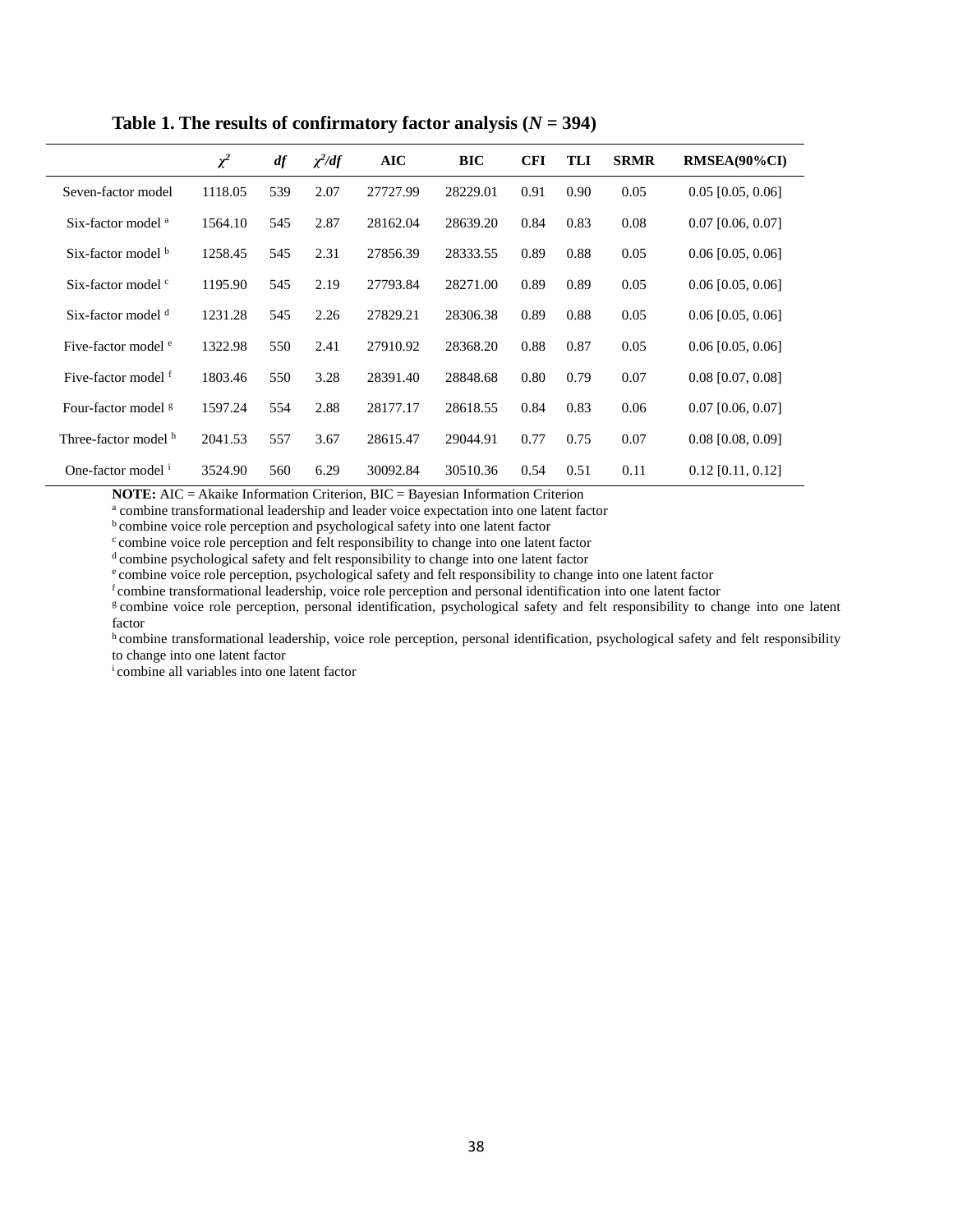|                                  | $\boldsymbol{M}$ | SD   |            | 2         | 3          | 4          | 5           | 6         |           | 8         | 9         | 10        | 11        | 12   |
|----------------------------------|------------------|------|------------|-----------|------------|------------|-------------|-----------|-----------|-----------|-----------|-----------|-----------|------|
| 1. Leader gender                 | 1.37             | 0.48 |            |           |            |            |             |           |           |           |           |           |           |      |
| 2. Leader age                    | 36.00            | 8.09 | $-0.20***$ |           |            |            |             |           |           |           |           |           |           |      |
| 3. Subordinate gender            | 1.42             | 0.50 | $0.24***$  | $-0.07$   |            |            |             |           |           |           |           |           |           |      |
| 4. Subordinate age               | 32.00            | 8.10 | $-0.07$    | $0.43***$ | $-0.20***$ |            |             |           |           |           |           |           |           |      |
| 5. Years of work with leader     | 3.54             | 3.63 | $-0.21***$ | $0.46***$ | $-0.23***$ | $0.42***$  |             |           |           |           |           |           |           |      |
| 6. Felt responsibility to change | 3.90             | 0.60 | $-0.01$    | $0.13*$   | 0.04       | $0.09^{+}$ | $-0.06$     | 0.84      |           |           |           |           |           |      |
| 7. Psychological safety          | 3.61             | 0.71 | $-0.05$    | $0.12*$   | 0.02       | $0.09^{+}$ | $-0.05$     | $0.65***$ | 0.82      |           |           |           |           |      |
| 8. Transformational leadership   | 3.77             | 0.54 | 0.01       | $-0.04$   | 0.04       | $-0.06$    | $-0.10^{+}$ | $0.44***$ | $0.43***$ | 0.87      |           |           |           |      |
| 9. Leader voice expectation      | 3.93             | 0.64 | 0.08       | $0.11*$   | $0.09^{+}$ | 0.04       | 0.05        | $0.34***$ | $0.29***$ | $0.16***$ | 0.76      |           |           |      |
| 10. Personal identification      | 3.33             | 0.66 | 0.03       | $-0.08$   | $-0.05$    | $-0.12*$   | $-0.11*$    | $0.45***$ | $0.55***$ | $0.39***$ | $0.26***$ | 0.80      |           |      |
| 11. Voice role perception        | 3.90             | 0.50 | $-0.05$    | $0.13***$ | $-0.08$    | $0.13***$  | $-0.02$     | $0.69***$ | $0.60***$ | $0.46***$ | $0.29***$ | $0.46***$ | 0.81      |      |
| 12. Voice behavior               | 3.32             | 0.77 | $0.11*$    | 0.00      | $0.09^{+}$ | 0.01       | 0.01        | $0.25***$ | $0.27***$ | $0.18***$ | $0.37***$ | $0.30***$ | $0.33***$ | 0.91 |

Table 2. Means, standard deviations, and correlations  $(N = 394)$ 

**NOTE:**  $N = 394$ ,  $M =$  mean,  $SD =$  Standard deviation. \*\*\* $p < 0.001$ , \*\* $p < 0.01$ , \* $p < 0.05$ , + $p < 0.10$ .

Gender:  $1 =$  male,  $2 =$  female.

Cronbach's alpha in italics.